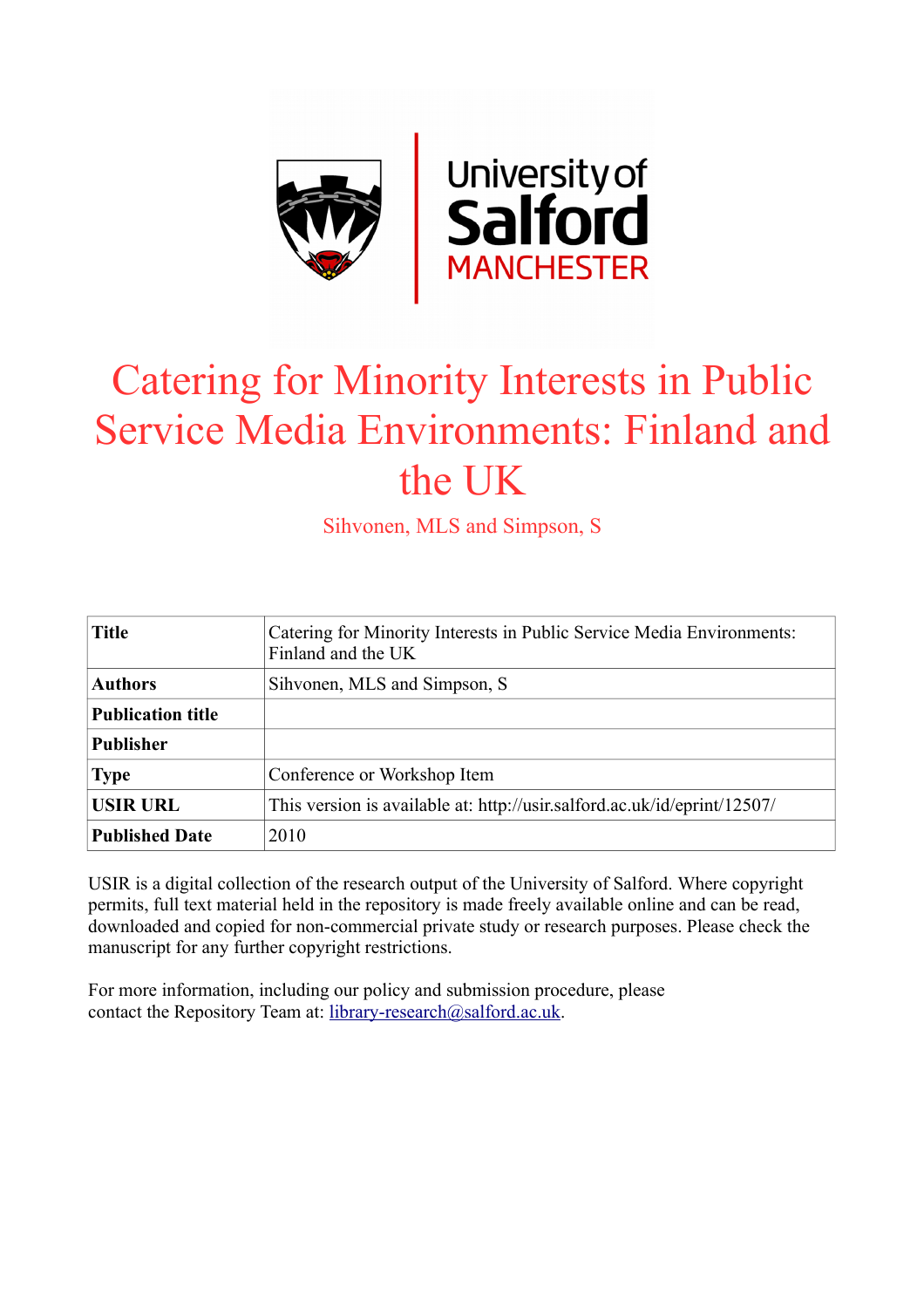## **CATERING FOR MINORITY INTERESTS IN PUBLIC SERVICE MEDIA ENVIRONMENTS: FINLAND AND THE UK**

*Mikko Sihvonen (Department of Information and Communications, Manchester Metropolitan University, UK)* 

*Seamus Simpson (School of Media, Music and Performance, University of Salford, UK)*

## **DRAFT**

Paper presented to the 2010 RIPE conference, University of Westminster, London 8-11 September.

## **Contact:**

Mikko Sihvonen, Department of Information and Communications, Manchester Metropolitan University, Geoffrey Manton Building, Rosamond St. West (off Oxford Rd.), Manchester, M15 6LL. UK.

Email:

mikko.sihvonen@stu.mmu.ac.uk

seamus.simpson@btinternet.com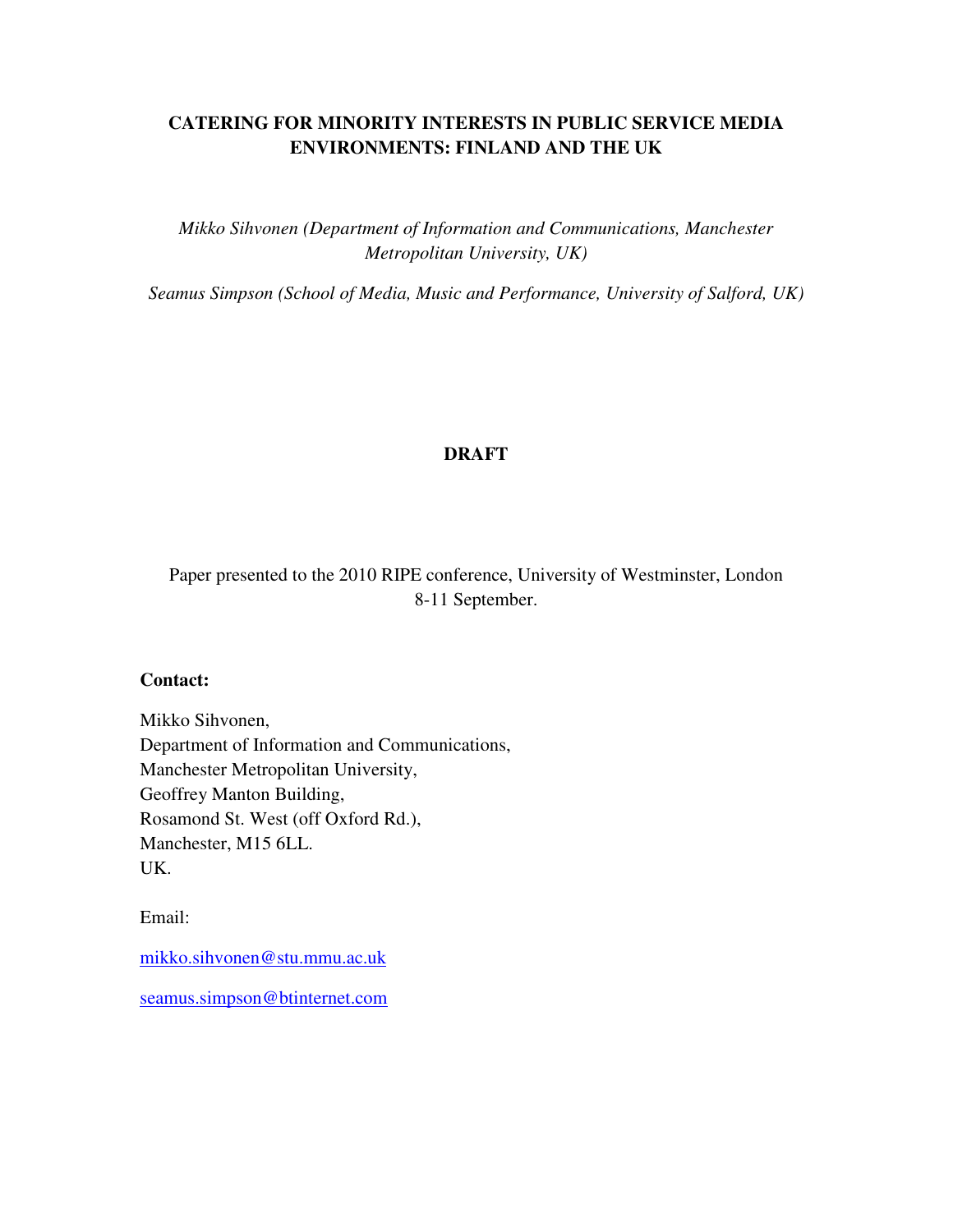## ABSTRACT

This paper explores recent patterns of minority interest television programming in Finland and the UK and their implications for future public service broadcasting (PSB) environments. The provision of resources to cater for minority interests of various kinds has traditionally been a core feature of Finnish and UK broadcasting, despite PSB being distinctly different in terms of its organisation and delivery in each territory. The core argument of the paper is that the expansion of broadcasting systems since the mid-1980s, delivered for the most part through a process of neo-liberal marketisation, has altered the nature, extent and delivery pattern of broadcasting for minority audiences. The paper provides empirical evidence of how broadcasters in both cases have gravitated towards competing for audience share through concentrating their resources on populist, cost effective, forms of programming with important consequences for minority interest provision. The paper's empirical data shows that the instances of this trend have occurred most strongly in the commercial sector. In the light of the current, and likely future, funding environment, the evidence of the paper points to the importance of maintaining public funding for minority programming in increasingly marketised broadcasting systems.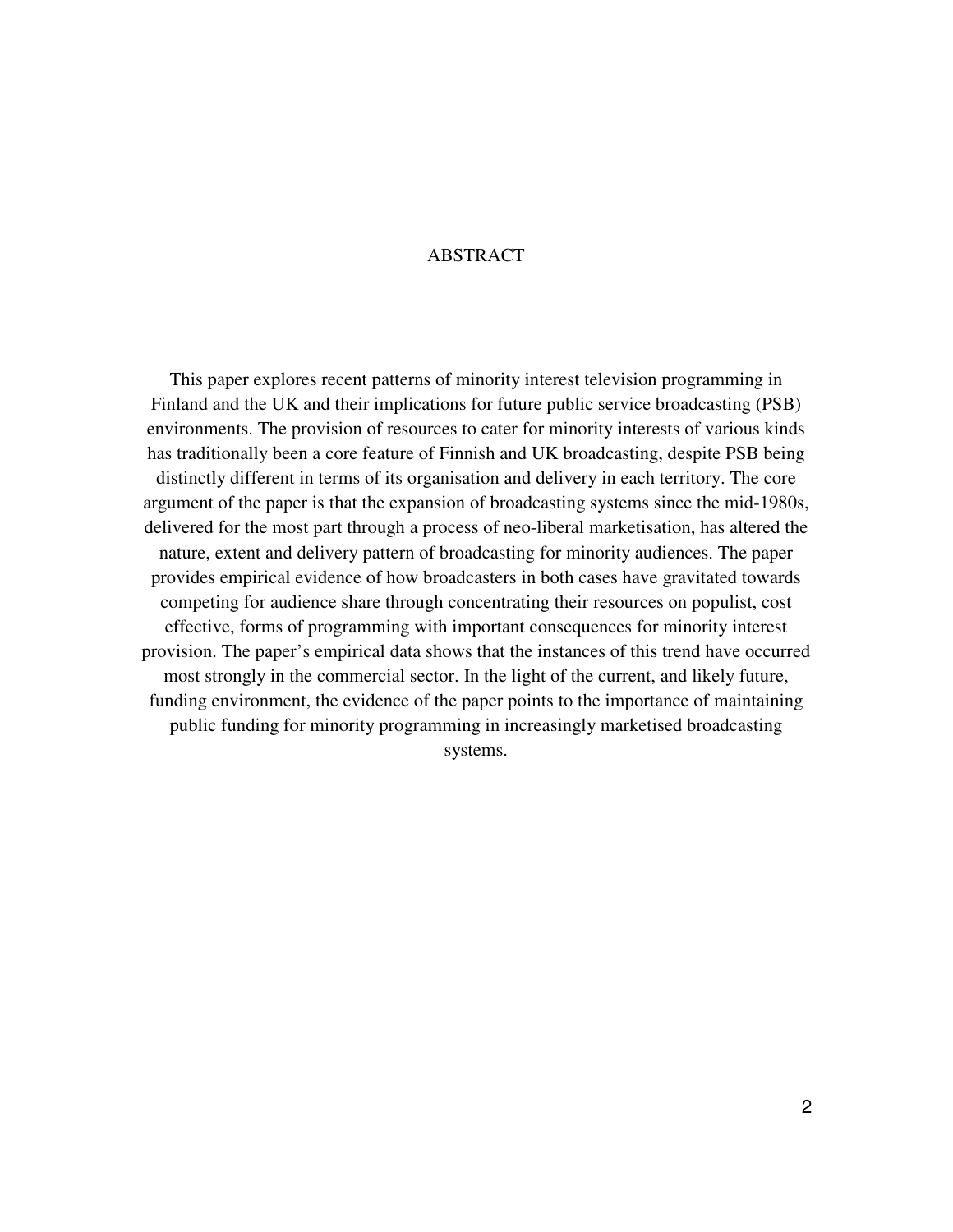## CATERING FOR MINORITY INTERESTS IN PUBLIC SERVICE MEDIA ENVIRONMENTS: FINLAND AND THE UK.

## INTRODUCTION

The past 20 years have seen a radical change in European television markets, whose major outcome has been increasing marketisation<sup>1</sup> and the gradual decline of the public service orthodoxy. While national governments in Europe are increasingly introducing a more commercial paradigm in their broadcasting policies, their arguments are often based on economic or consumerist - rather socio-cultural - considerations. Two opposite scenarios dominate the debate: the diversification argument, whose view is that marketisation diversifies programme supply; and the diversity paradox, which argues that marketisation increases horizontal convergence in television content, thus increasing diversity in sources, but decreasing the diversity in programming (Aslama 2006). However, the nature and extent of the effects of the process on individual programmes remains unclear. Directly addressing theme six of the conference and, in particular, the question '*Who deserves to receive public funding, why and on what basis?*', this paper explores recent patterns of minority interest television programming in the UK and Finland. Minority programmes are those which are regularly viewed by minority audiences, or whose audiences are considered commercially insignificant by commercial broadcasters. The paper focuses on two minority programme categories: children's programmes and religious programmes, both of which have been identified as vulnerable by recent reviews on the future provision of PSB (see e.g. Ofcom 2008).

Finland and the UK provide interesting cases to consider the position of minority interest programming in an era of increasing marketisation. Although dissimilar in political, demographic and economic terms, both countries employ a well-developed and tightly regulated PSB system, whose core feature has traditionally been the provision of resources to cater for minority interests of various kinds. Both countries were also early in adopting commercial broadcasting, but placed it under strict regulation. The paper illustrates how marketisation in these countries has had unexpectedly parallel effects on these programme types despite the fact that they represent different media systems (Finland a Democratic Corporatist Model and the UK a Liberal Model (Hallin and Mancini 2004)).

The core argument of the paper is that the expansion of broadcasting systems since the mid-1980s, delivered for the most part through a process of neo-liberal marketisation has altered the nature, extent and delivery pattern of broadcasting for minority audiences in Finland and the UK. The paper's cross-national comparison illustrates how broadcasters in both cases have gravitated towards competing for audience share through concentrating their resources on populist, cost effective, forms of programming with important consequences for minority interest provision. The paper shows how in Finland, compared to the UK, the key structural changes of the 1990s have been particularly detrimental to securing the protection of plural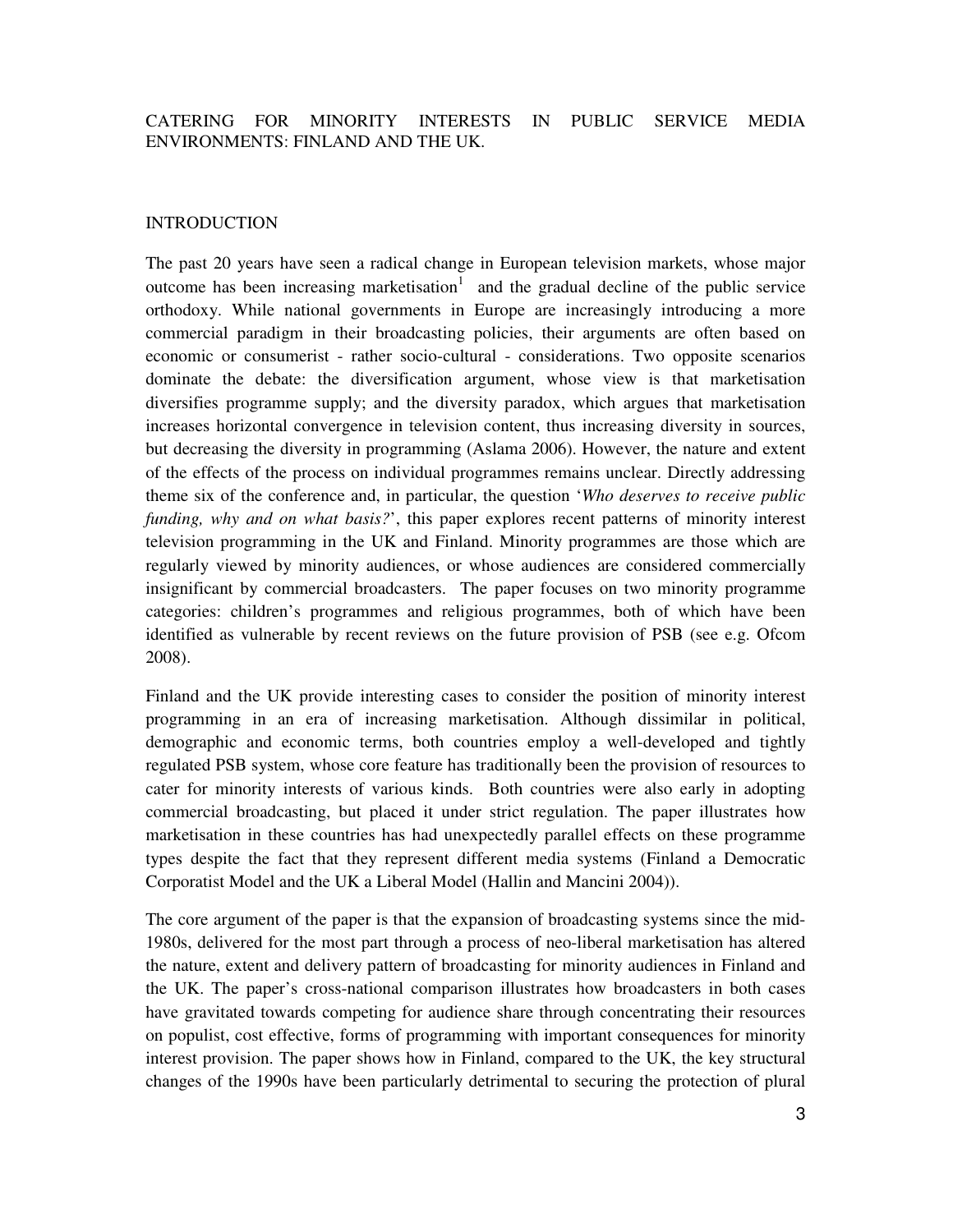minority interest programming. In this period, much of the existing broadcasting regulatory framework remained in place in the UK serving to de-limit the effects of marketisation, to some extent. In Finland, however, the traditional public service orthodoxy was swiftly and radically altered through deregulation in the direction of commercialisation. The consequence of this change, the paper argues, has been a series of threats to minority interest programming in Finnish broadcasting. Specifically, newly liberalised Finnish commercial broadcasters operate under minimal and loosely defined public service obligations in respect of minority programming. Whilst historically important to both types of programming, the paper illustrates how public funding and public provision is now increasingly vital to their viability in a neo-liberal, marketised broadcasting environment.

## THE FINNISH BROADCASTING SYSTEM – FROM 'UNEASY SYMBIOSIS' TO LIBERALISED COMPETITION

Often referred to as 'the longstanding experiment' (e.g. Hellman 1999; Jääsaari 2007), the Finnish television broadcasting arrangement up to 1993 was a unique and innovative model, a pragmatic symbiosis of a public and private operator sharing limited resources for mutual interests. Dissimilar to the Nordic PSB monopolies, it can be considered as a hybrid between the then-dominant European norm of public service 'purism' and the British model of regulated duopoly. It consisted of two separate companies, the licence fee funded public broadcaster Yleisradio Oy (founded in 1926 and nationalised in 1934), and the commercial Mainos-TV (MTV, founded in 1957), owned by a consortium of advertisers, advertising agencies and film production companies, whose essential role was to provide additional funding for Yleisradio's public service operations. The arrangement was a practical solution to the problems arising from covering the high costs associated with setting up and operating the new service in a geographically vast but sparsely populated country. By separating commercial and PSB into separate organisational entities, Yleisradio was able to avert conceding its Reithian ethos and duties to values and practices it deemed corruptive.

Unlike in the British BBC-ITV duopoly, in which the commercial broadcaster was considered as an equal competitor in providing quality programming within the ideological framework of PSB, the Finnish arrangement considered commercial broadcasting as a 'necessary evil', tolerated for financial reasons, but whose influence was to be strictly limited.<sup>2</sup> Consequently, MTV was not granted its own broadcasting licence, but operated as Yleisradio's auxiliary under its broadcasting licence, hiring broadcasting time from Yleisradio and broadcasting programmes in separate, mainly peak-time programming blocks on Yleisradio's two channels.<sup>3</sup> In exchange, Yleisradio received a proportion of MTV's advertising profits, whose level was set annually by agreement between the companies. In terms of broadcasting regulation, this institutional arrangement led to a rather unique situation. As MTV was not granted its own broadcasting licence, it operated without a proactive independent regulator. MTV's dependence on Yleisradio's broadcasting licence, however, meant that the latter was able to exercise regulatory power over MTV. Yleisradio,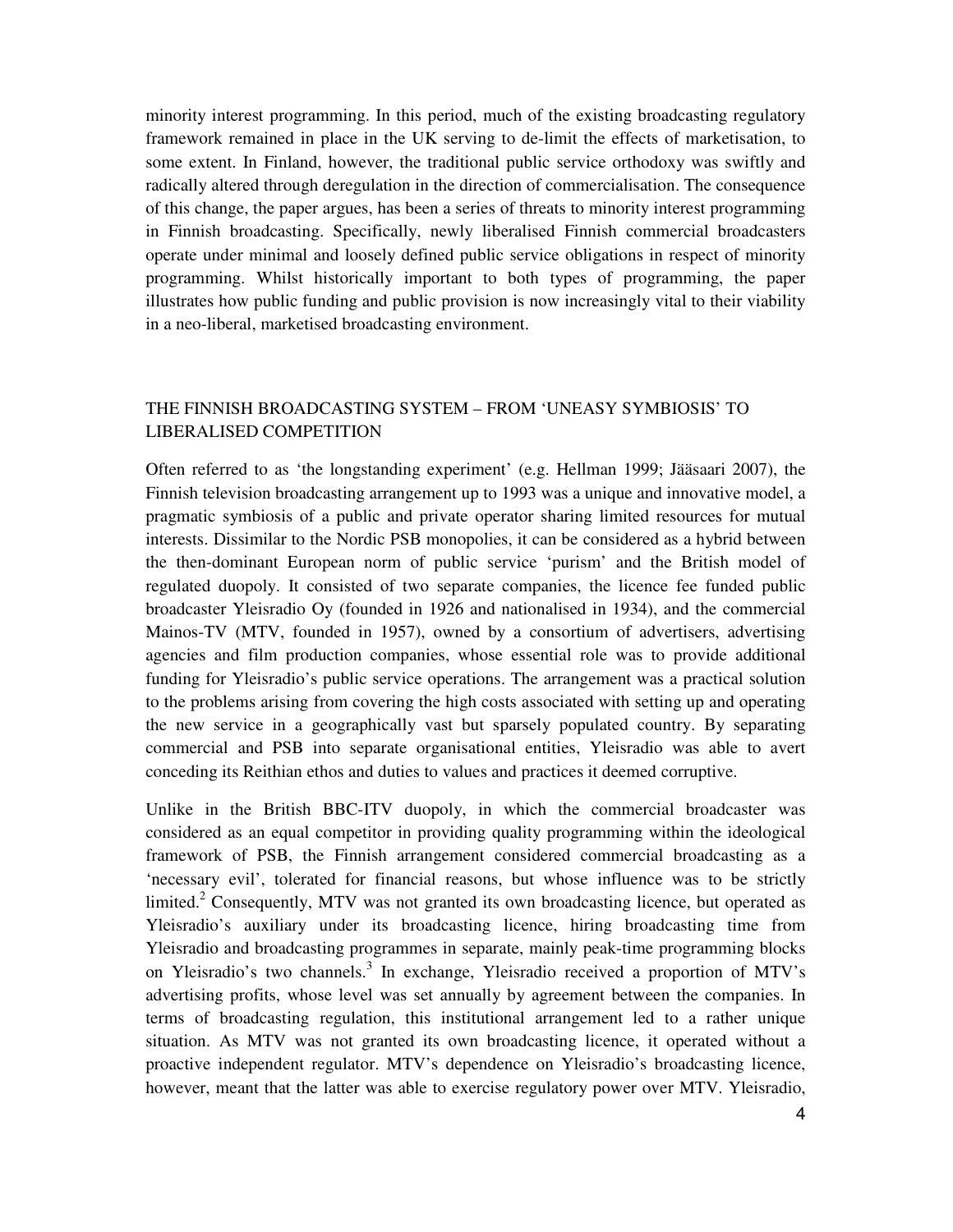in turn had been under parliamentary control since 1948. The Parliament appointed the company's highest executive body, the Administrative Council, whose members were mainly MPs. The outcome here tended to mirror the political composition of the parliament (Hellman 1999). The Administrative Council, together with Programme Councils, exercised regulatory control over both Yleisradio's and MTV's programmes. This coordination extended even to the schedules of the two broadcasters, which were coordinated by a joint committee and subjected to approval by a Programme Council (Hanski 2001; Hellman 1999).

Although MTV's role as a commercial broadcaster and Yleisradio's subsidiser manoeuvred its programming towards light entertainment, throughout its existence, as Yleisradio's lessee, it aimed to operate like a 'full service broadcaster' (Hellman 1999), with a broad programme portfolio including in-house produced drama, documentaries, arts, educational and minority interest programmes. This was in part an outcome of Yleisradio's regulatory control of MTV, but it also demonstrated MTV's desire to justify and reinforce its role as a broad-ranging, well-established broadcaster, which was necessary for its long-term aspiration for full independence. The PSB arrangement in Finland, like in other European countries, was traditionally considered a state protectorate for technical, cultural and economic reasons. However, the 1980s saw the advent of political, economic and technological reforms, which posed a challenge to the public service orthodoxy and affected other European public service systems alike.

Previously protected national broadcasting sectors were opened for business, and the values and rhetoric of market were brought in to assess their functioning, thus replacing the concepts of 'citizen' and 'society' with those of 'consumer' and 'market'. The legacy of this process of marketisation, pan-European by nature, was a radical shift in broadcasting paradigm from socio-cultural to economic (Hellman 2010). Consequently, Yleisradio's hegemony in Finnish broadcasting began to disintegrate, while its monopoly on radio broadcasting was brought to an end in 1985 with the launch of independent local radio. The foothold of commercial broadcasting was strengthened in 1986 when Yleisradio and MTV's joint venture, the entertainment-orientated third network Kolmoskanava, was launched – a move intended to resist the threat posed by foreign cable and satellite channels. As the political climate became more favourable for the liberalisation of broadcasting, negotiations began to grant MTV its own channel, broadcasting licence and full independence from Yleisradio's control. This was realised in the 1993 Channel Reform, which shifted the third network (renamed MTV3) to MTV's full control. This can be considered a landmark in the re-regulation and liberalisation of broadcasting in Finland.

As no detailed obligations for programming were set for MTV3, $4$  the channel was formally left outside the Finnish PSB framework.<sup>5</sup> Thus, it became necessary to strengthen Yleisradio's position and redefine its public service duties. In conjunction with granting MTV3's broadcasting licence, the parliament cemented Yleisradio's status as the sole public service broadcaster by guaranteeing its status in a parliamentary act. The 1993 Act on Yleisradio Oy granted it a statutory right to broadcast without a broadcasting licence, but also laid down certain public service obligations (Sumiala-Seppänen 1999).<sup>6</sup> To compensate lost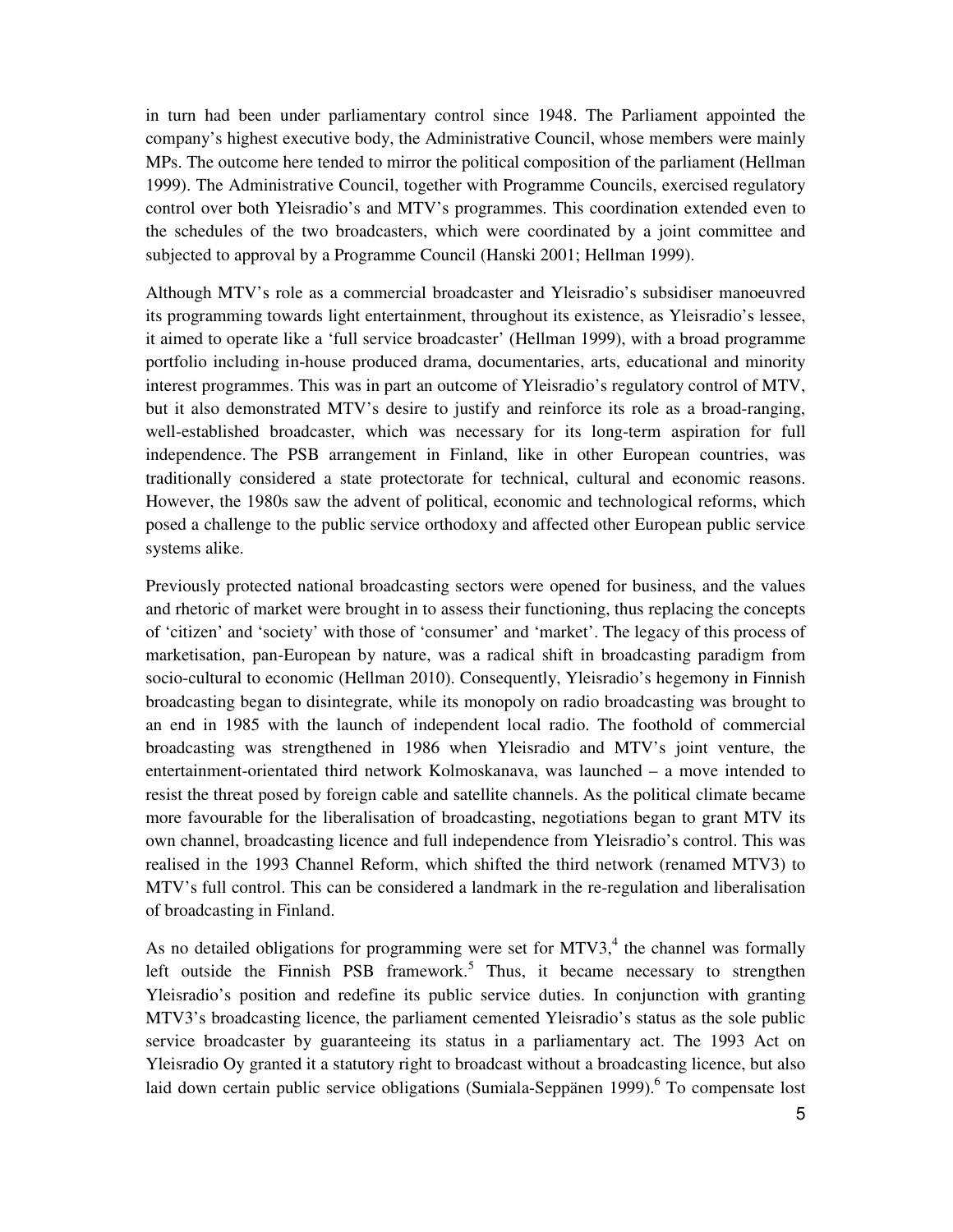income from MTV's broadcasting time, a public service levy was set on all commercial terrestrial broadcasters, accounting for about a quarter of Yleisradio's annual income. The Channel Reform's structural changes to the Finnish television system also eliminated the grounds for maintaining MTV's monopoly on the television advertising market. A licence for a fourth terrestrial network was granted to the broadcasting consortium Ruutunelonen in 1996.

Thus, marketisation in the Finnish television system has resulted in paradigmatic changes which have placed the values of PSB secondary to those of the market. While broadcasting policy still promotes structural (market-entry) regulation and cultural protectionism, the process has introduced the following key changes in the Finnish broadcasting paradigm: a shift in the balance between private and public interest in favour of the former; a shift of emphasis in communications policy from political and cultural values to the norms, rules and expectations of the market, and; a change in the role of the state from market regulator to promoter of effective competition (Jääsaari 2007). The digitalisation process (completed in 2007), while initially aimed at increasing and diversifying programming, has only served to advance these processes by increasing the choice between channels but failing to increase programme diversity within or between them (Hellman 2010). This is also reflected in the fact that new digital broadcasting licences do not include specified programming obligations, which have also been removed gradually from the licences of the existing channels as well.

Meanwhile, Yleisradio's status has become increasingly jeopardised. It now has to compete against commercial channels through audience ratings in order to sustain the argument for maintaining the licence fee, whilst at the same time having to fulfil its public service obligations. All this takes place in an increasingly difficult economic climate. In the course of digitalisation, Yleisradio has lost the income it received from commercial broadcasters in public service levies. The future funding of Yleisradio remains an unresolved policy issue, as the Finnish government decided to postpone replacement of the licence fee with the media fee, a common flat-rate tax to be collected from all households and companies. This, together with the increased costs associated with digitalisation and the advent of its new digital specialist channels have forced Yleisradio to undergo difficult budget cuts and to streamline operations, all of which have affected the company's programming.

The Finnish broadcasting system was restructured in the 1990s along neoliberal principles, which left Yleisradio as the sole provider of PSB. Its strong status is vital for the effective functioning of the system. As commercial broadcasters facing increasing competition have gradually given up minority interest programming, the latter now relies crucially on Yleisradio's output. The future functioning of the PSB system is dependent on a single player, Yleisradio, which, in turn, is expecting an increasingly turbulent future. If an effective financing method cannot be found and Yleisradio's financing is to be significantly reduced, certain minority programming types will face a genuine risk of extinction.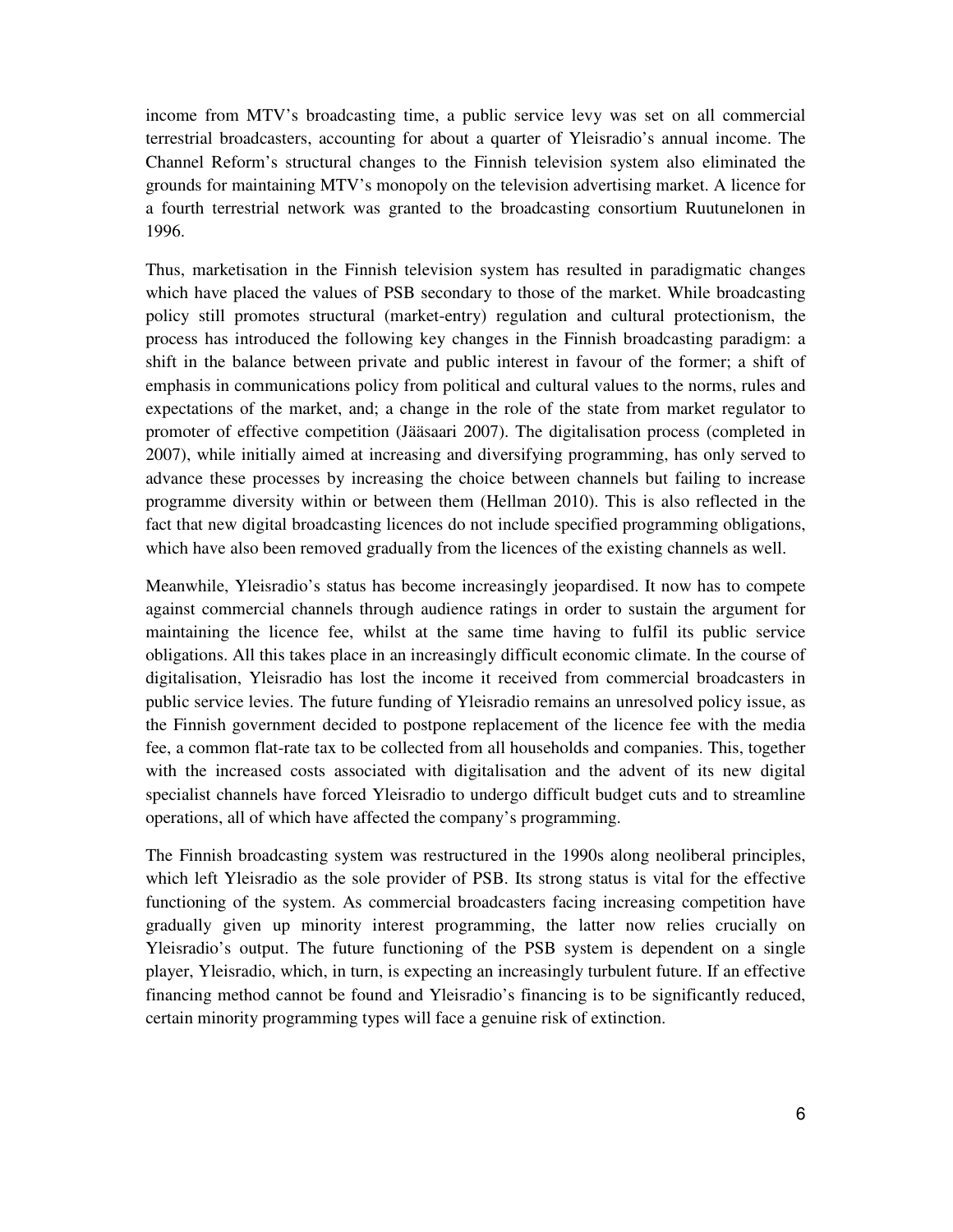#### KEY FEATURES OF BROADCASTING IN THE UK

The UK has one of the longest established systems of PSB in Europe, stretching back to the 1920s. A vital staple of this system has been the requirement placed upon providers of radio and television services to cater for minority listening and viewing interests. In the initial decades of UK broadcasting, the BBC was the sole monopoly service provider of TV services, sustained to deliver its carefully prescribed Reithian PSB remit by substantial licence fee revenue levied on all TV and radio households (McDonnell 1991; Curran and Seaton 2004). As has been well documented, the UK system was the kind of sociological solution to the technical problem of spectrum scarcity (Wheeler 1997) which aimed to maximise social benefits – whilst mitigating the potential negative externalities - of broadcasting systems.

A key feature of the UK broadcasting system has been regular reviews of its functioning and performance. This has often resulted in policy innovations - most recently the 2003 Communications Act which created the convergence regulator the Office of Communications (Ofcom) - marking out the UK out as a leader in communications policy experimentalism. Another much earlier important illustrative landmark was the decision taken by the UK government, through the Television Act of 1954, to introduce commercial television funded through advertising, advocated, largely, by a lobby of the liberal market conservative Right, audiovisual equipment manufacturers and advertisers (Criswell 1997; Johnson and Turnock 2005). This led to the growth of the ITV consortium, on a nationwide basis, as an alternative broadcaster to the BBC and marked the development of the UK as a dual broadcasting system. Here, alternative service providers were in competition, one of which was a commerciallyoperating and commercially-funded body. However, the introduction of competition and commercialisation into the UK system was far from a straightforward move in the direction of marketisation of broadcasting. Most obviously, the degree of competition was merely duopoly in extent. Very importantly, the creation of ITV on a commercial basis was used as a way of providing a challenge to, and alternative from, the 'incumbent' provider, the BBC, more than any desire to create market-based competition per se. In fact, the BBC and ITV were not competitors of the kind associated with free market liberal competition in that they did not compete directly for revenue resources. The BBC's licence fee revenue remained intact (though not unchallenged) and ITV, until the 1980s, held a virtual monopoly on UK commercial TV advertising revenue.

Thus, commercialisation in UK broadcasting delivered competition for audience share, which was to a considerable degree measured as a yardstick of quality. Such modest commercialisation was thus a tool to invigorate the system, promote innovativeness and address audience preferences – in other words, to promote PSB (Scannell 1990), the parameters according to which television services provision continued to be articulated. ITV, criticised by the Pilkington Committee in the early 1960s after its first few years of broadcasting for concentrating too much on popular entertainment, was, with the passage of the 1963 Television Act, brought into the UK PSB system and made subject to a series of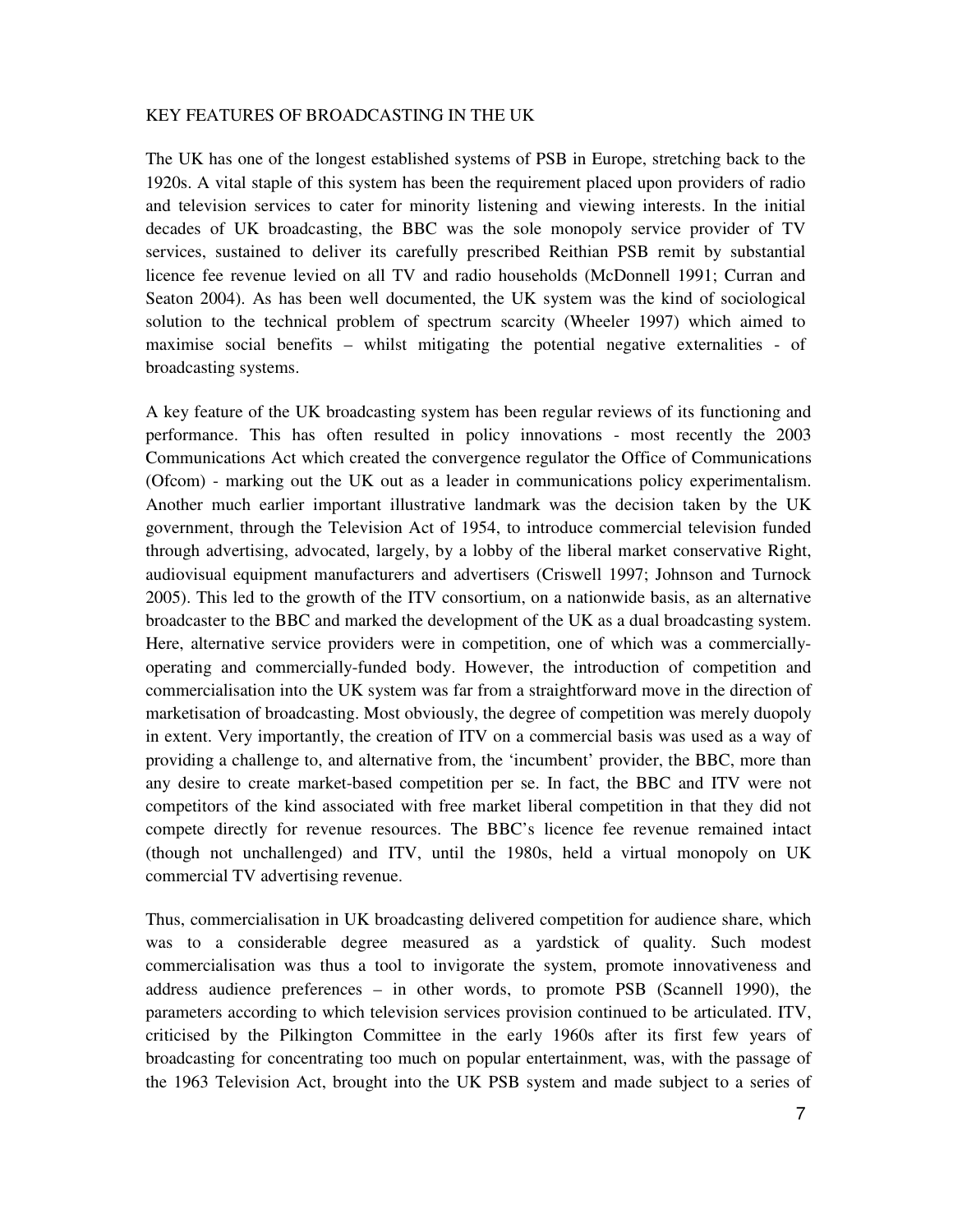public service obligations enforced by the Independent Television Authority (ITA). The creation of a second BBC channel in 1964 (BBC2) allowed the BBC, by contrast, to focus content aired on BBC1 more in the direction of popular entertainment (Humphreys 1996), until then ITV's forte. Through the 1970s, therefore, the two component broadcasters of the UK's dual broadcasting system tended to become more similar with a blended schedule largely addressing the Reithian staples of education, entertainment and information. This functioned within a stable, revenue-assured, though technical capacity constrained, network infrastructural environment.

Since the 1980s, however, the landscape of UK broadcasting has been subject to a welldocumented transformation in technological, commercial, and regulatory terms which called into question, and thus held potentially significant implications for, key elements of PSB provision in the UK (see Wheeler 1997, Goodwin 1998, Humphreys 1996, Negrine 1985, Smith 2007, Steemers 1998), not least the provision of minority interest programming. Facilitated by important regulatory decisions related to - and technological developments in broadcast networks (principally the licensing of satellite networks for TV broadcasting and the spread of digitalisation), the spectrum scarcity of the foregoing decades was transformed into capacity abundance. Equally important, however, was the broad, though controversial, growth of a political preference for organising social and economic life along the lines of the principles and practices of the market: marketisation, in other words. Actions to this effect found ideological sustenance, at the time, within new articulations of economic liberalism (see Cerny 2007). Neo-liberalism, championed first and most prominently by the Thatcher administration (1979-90) continued under its successor Conservative government (1990-97) and throughout the New Labour administration (1997-2010) (in the latter case, see Freedman 2003; Doyle and Vick 2005).

A broad political-economic project which has had, to date, far from fully understood consequences for UK society, neo-liberal marketisation exercised particularly significant effects on UK electronic network communications, not least in TV broadcasting. An unprecedented expansion in UK commercial broadcasting held greatest significance for ITV, which saw strong competition for content advertising revenue streams emerge from satellite and cable broadcasters, as well as, with the digitisation of terrestrial broadcasting, a host of new terrestrial broadcast competitors. In this situation, competition for revenue might be predicted to produce more radical behaviour modification in established commercial broadcasters than in the old duopoly system outlined above, since the commercial stakes centred, unlike in previous decades, on operational survival through direct revenue competition. However, the promotion of a *culture* of marketisation, held, perhaps less obviously, implications for the licence funded PSB, the BBC. First, any movement in favour of marketisation in broadcasting presents a challenge to organisations whose funding does not accrue from the market mechanism. This tends to centre on concerns over competitive privilege (manifest in the parameters of competition policy) as well as scepticism around the economic value to be gained from (partial) public funding of key sectors of the economy. Thus, from the 1990s to date and more than at any time in its history, the funding mechanism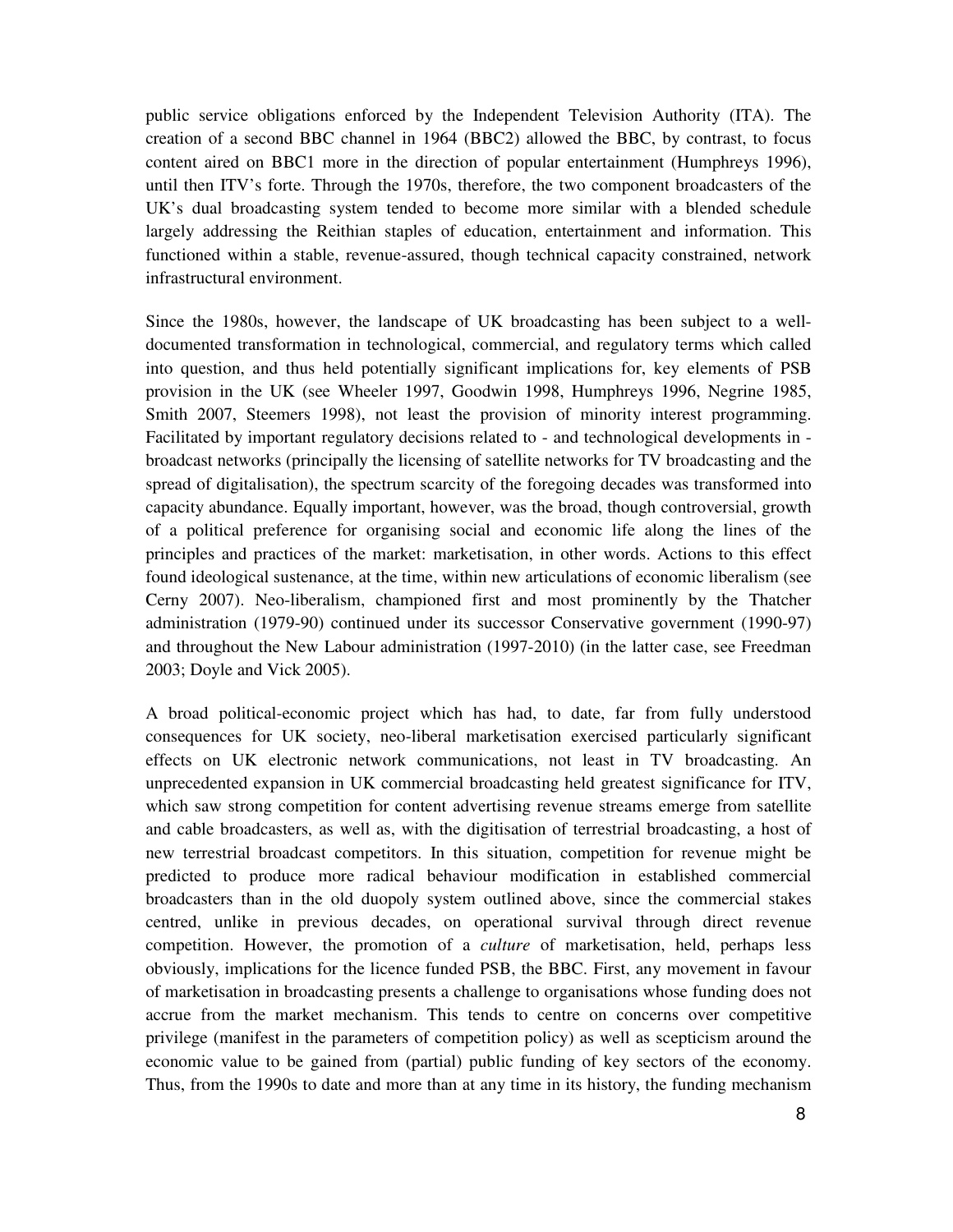of the BBC has come under scrutiny. However, viewed differently, the growth of marketisation in UK broadcasting could present the BBC, under certain circumstances, with opportunity. A well developed and internationally famous brand in commercial terms lay at its disposal in the context of a paradigm of neo-liberal marketisation sympathetic to the promotion of international free trade. Through the 1990s and beyond, commercial activity became an increasingly important consideration for the BBC (Tracey 1998). At any length, and more defensively, by the beginning of the  $21<sup>st</sup>$  century, the main UK PSB provider had established itself as a powerful institution in UK socio-political life, able to resist strongly – if not entirely – political efforts to change its financial status. An interesting scenario for the BBC has thus been the possibility to modify its strategic behaviour in a more (internationally) commercialised direction whilst striving to maintain its core funding status as much as possible.

Beyond the BBC, despite the emergence to prominence of neo-liberal marketisation in broadcasting, it is important to recognise the significant capacity of the UK system as a whole to resist and filter attendant political and economic pressure for change. In fact, in the light of several important reviews since early 1990s, the UK appears to have maintained, rhetorically at least, a strong commitment to PSB, not least the continued delivery of appropriate levels and quality of minority interest programming. Nonetheless, an important empirical issue is the extent to which the *actual delivery* of core elements of this kind of programming may have altered in the face of the broader changes and associated pressures outlined above. Particular interest here centres on the volume of designated kinds of minority programming, its origin of production (that is, whether it is domestically produced or imported) and, lastly, changes in any key sub-genre classifications of programming in terms of volume and scheduling pattern. Through analysing these elements of the provision of children's and religious programming on the long standing free-to-air Finnish and UK terrestrial channels in this time of change, it is to these issues that the remainder of the paper now turns.

## NEO-LIBERAL MARKETISATION AND ITS EFFECTS ON MINORITY PROGRAMMING – EMPIRICAL FINDINGS

Using programme details collected from television listings, patterns in the provision of children's and religious programmes<sup>7</sup> broadcast on the main terrestrial channels<sup>8</sup> in the UK and Finland were analysed between 1986 and 2009. Two one-week sampling periods, in May and November, were selected for each year. Both minority programme categories have traditionally enjoyed a specific status within the PSB systems, and attempts have been made to secure their provision by various regulatory measures accordingly. However, the outlook for these two categories looks very different. Firstly, although the initial production costs for children's programmes can be steep, a relatively high proportion of them are imported, which lowers overall costs. Children's television is an international market and programmes are often co-produced with third parties, thus lowering costs further. Children's programmes can be also repeated many times. On the contrary, most religious programmes, especially devotional programmes, are directly connected to regional or national religious traditions.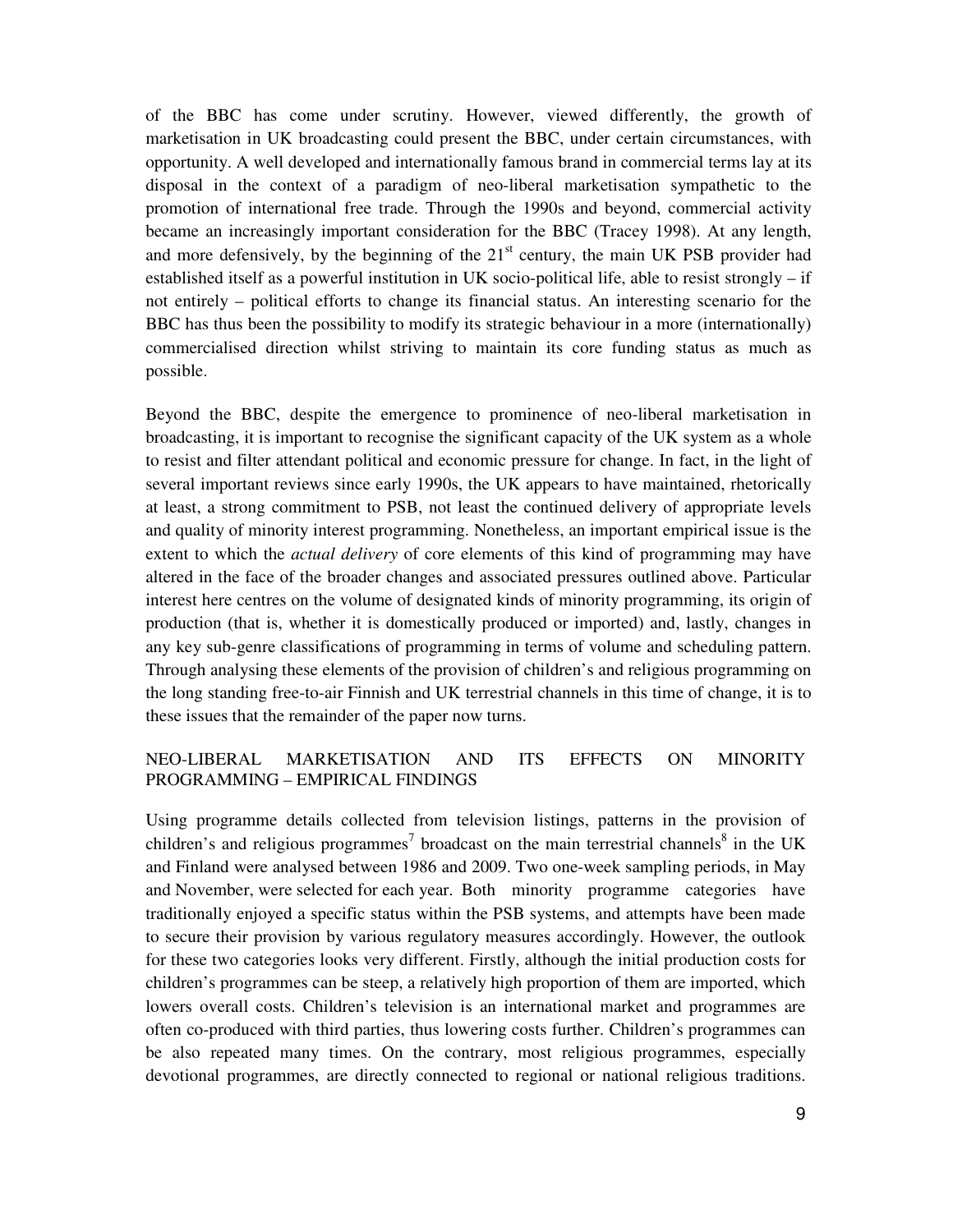They are predominantly produced and broadcast within a national context, and cannot be repeated, so their production costs remain high. Secondly, children's programmes are a preferred and distinct target audience for advertisers. Although certain restrictions have been imposed on advertising for children (such as the 2007 UK ban on junk food advertising), this is a multi-million pound market. Religious programmes are generally associated with elderly, less affluent viewers, and consequently are not attractive to advertisers which tend to target young urban viewers. Thirdly, as children make a 'natural' audience, the demand for children's programmes has not changed significantly over the years. By contrast, secularisation within Western European Christian societies has affected the demand for religious programmes. This is also reflected in the high number of specialist children's channels in contrast to the few religious channels available on cable and satellite platforms in both countries.

Consequently, it might be assumed that different effects would be discernible in these two programme categories. Children's might be assumed to have retained a somewhat stronger and more pluralistic provision in both countries than religious programmes on this basis. The provision of the latter might be predicted to have straightforwardly deteriorated.



Chart 1: Share of the total of children's programmes in the UK 1986-2009

(Source: Authors' research)



Chart 2: Share of the total of religious programmes in the UK 1986-2009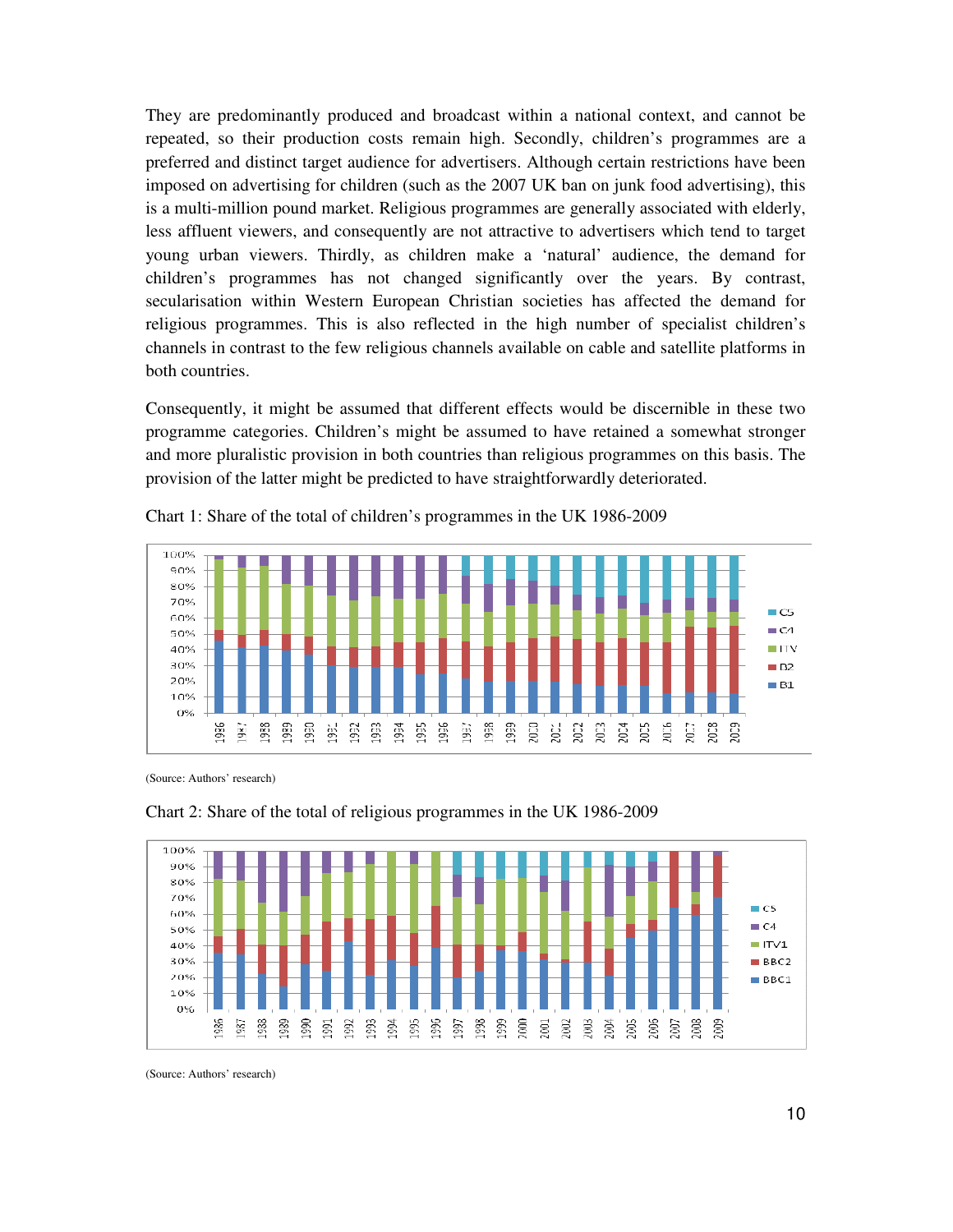The results indicate, however, that a parallel migration of minority programmes from commercially to publicly (licence fee) funded channels has taken place in both countries. Although the total quantity of children's programmes has increased by 2.5-3 times between 1986 and 2009 – largely owing to the rise in broadcasting hours and new terrestrial channels – growth has taken place mainly on publicly funded channels. Commercially funded channels' share of children's programmes has declined since the turn of the Millennium. In the UK, where commercially funded channels have traditionally had detailed public service obligations regarding minority programming, while the overall proportion of children's programmes on the main five terrestrial channels has risen from 8.5% in 1986 to 10.4% in 2009, 55% of them are now provided by the BBC's two main channels. As to religious programmes, where the BBC's output share was 45% in 1986, the Corporation's output now accounts for 97% of the total. Consequently, religious programmes' proportion of all programmes within the same period has markedly decreased from 1.5% to just 0.2%.

The significant drop in both children's and religious programmes on commercially funded channels since the early 2000s indicate that the regulatory reform of the 2003 UK Communications Act, which abolished specific quotas for both genres, has had a particularly detrimental effect on commercial channels' minority interest output. Since then, ITV's children's output has halved and religious programming has disappeared altogether. The channel's religious output saw an instant decline by a third between 2003 and 2004, and in 2005 ITV had axed its regular Sunday service, a part of the channel's schedules for decades. This also marked the end of the channel's regular religious output, with Five following suit the following year. ITV's children's programmes have not fared much better. In 2007, ITV decided to discontinue children's programming on weekday afternoons (following the launch of the CITV channel in March 2006), which immediately cut the channel's children's output by half. In June 2010, ITV announced that it would discontinue all children's programming on ITV1 'in the near future'.



Chart 3: Share of the total of children's programmes in Finland 1986-2009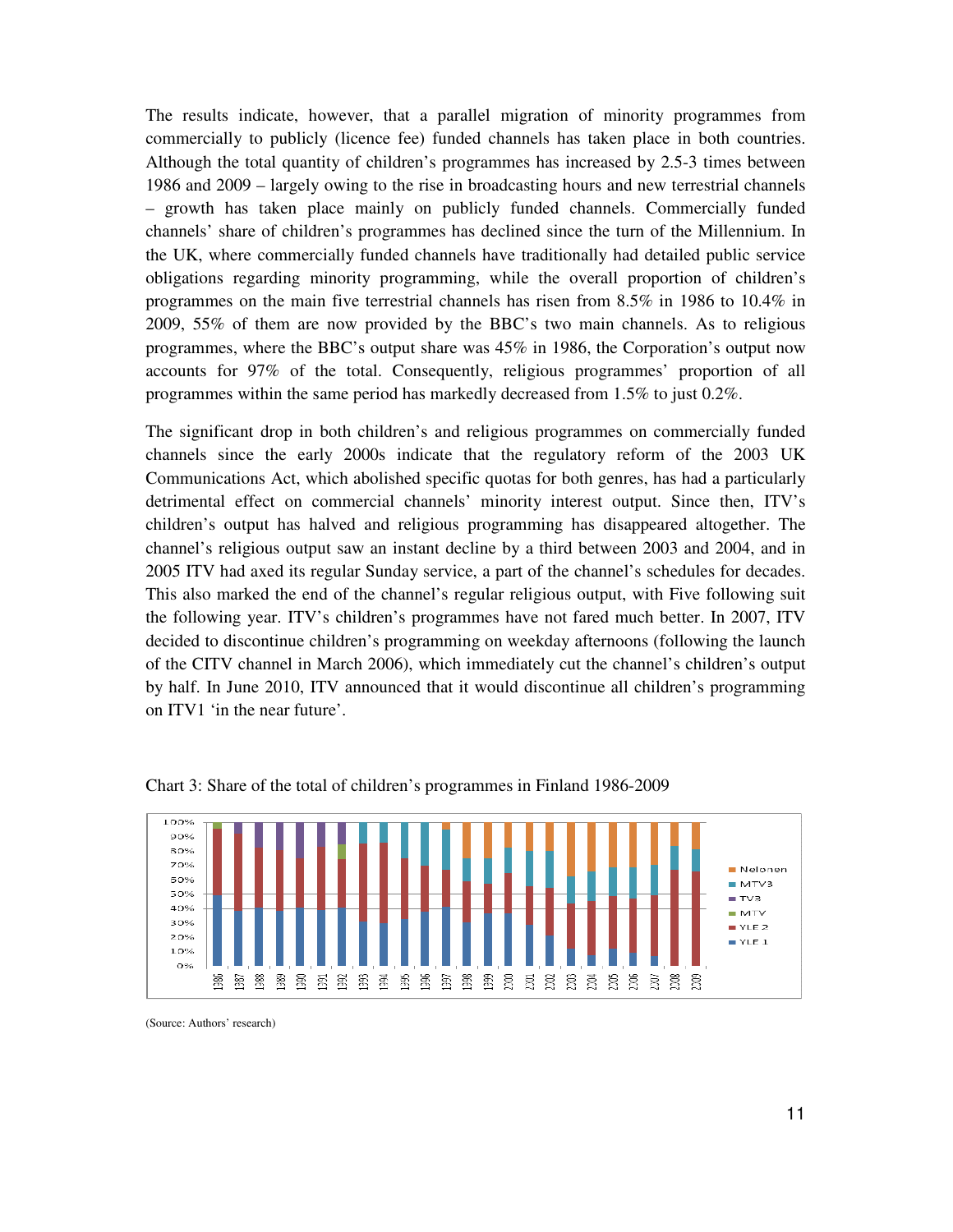

#### Chart 4: Share of the total of religious programmes in Finland 1986-2009

(Source: Authors' research)

This pattern is even more pronounced in Finland, which, after the 1993 Channel Reform, adapted a liberalised approach to broadcasting regulation. Specifically, no regulatory measures were created to secure pluralistic minority interest output on commercially funded channels. Although both commercial terrestrial channels initially adopted children's programmes as a part of their schedules, the proportion began to decrease in the early 2000s, and, consequently, Yleisradio's output now accounts for two thirds of children's programming. Likewise, while MTV3 had modest quantities of religious output throughout the 1990s, the launch of Nelonen and the increasing competition for advertising income caused the company to discontinue its religious output in the early 2000s, notwithstanding the fact that religious programmes have never been its domain. Consequently, the proportion of children's programmes across the system has decreased from 11% in 1986 to 6.5% in 2009, while religious programmes have seen even bigger drop from 2.2% to 0.4%.



Chart 5: Children's programmes in the UK by genre 1986-2009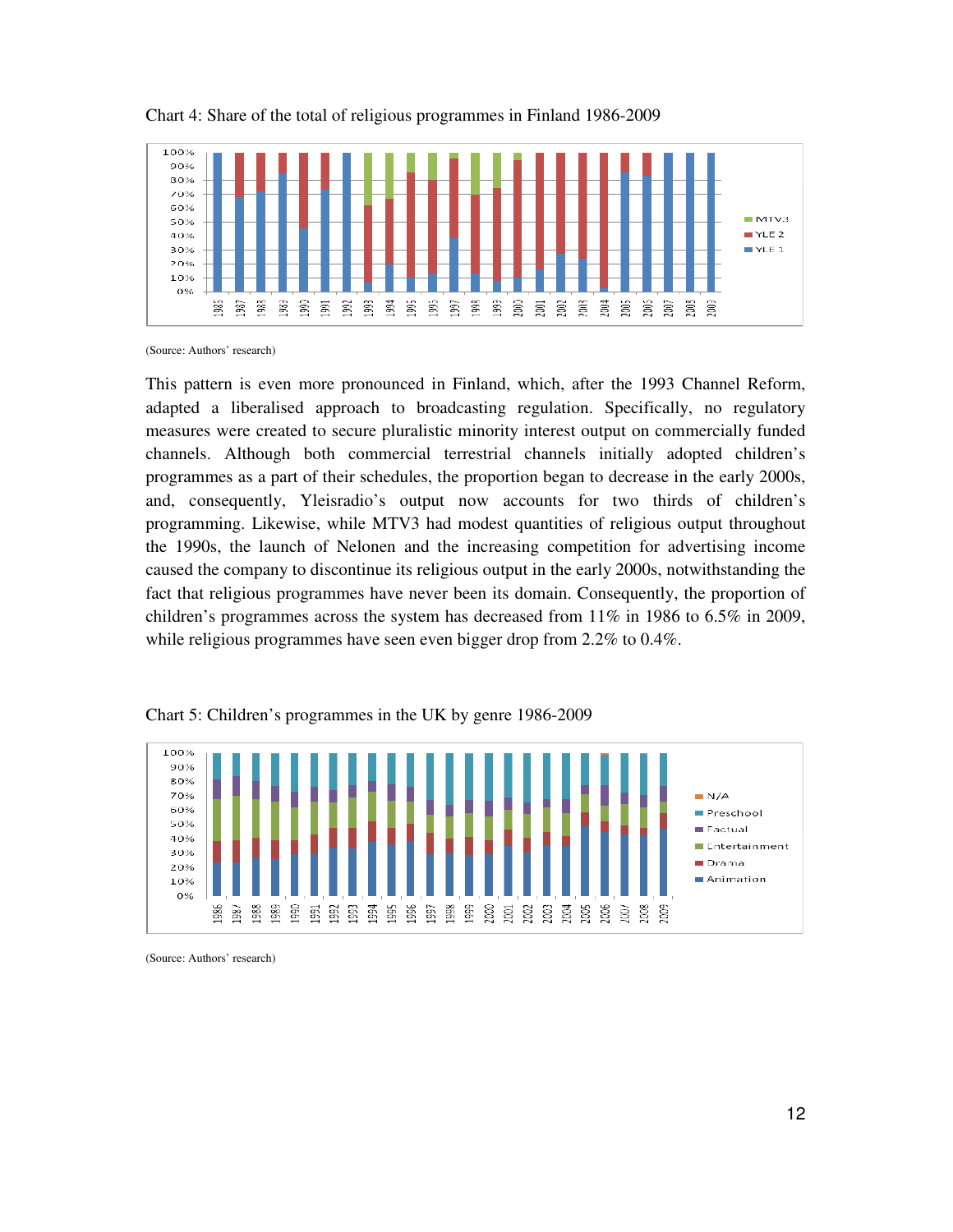

#### Chart 6: Children's programmes in Finland by genre 1986-2009

(Source: Authors' research)

This polarisation, however, is not limited to the programme quantity, but also extends to the genre and format of the programmes. There is now a growing disparity in programming between publicly funded and commercial channels. The structure of children's programmes on British commercially funded channels in 1986 resembled that of the BBC's channels and included relatively equal proportions of animation, drama, factual, entertainment and preschool programmes. In the early 2000s, however, the proportion of animation began to rise, from 25% in 2000 to 69% in 2009. In the same period, the BBC's proportion of animation decreased from 34% to 30%. In contrast, children's drama on commercial channels has decreased from 17% in 1986 to just 1% in 2009, whereas the BBC increased its share from 13% to 18%.

Developments in Finland seems to have taken an even more radical turn, and affected the public broadcaster as well as commercial players. Children's programming in 1986 – almost completely delivered by Yleisradio – signalled a strong commitment to traditional public service values, with relatively high proportions of magazine (35%), drama (15%), preschool (15%) and factual (10%) programmes, whereas the proportion of animation was just 13%. The launch of Kolmoskanava in 1987 and MTV3 in 1993 increased this figure first to 17% and then further to 38%. In 2009, the proportion of animation across the system had risen to 64%, while the proportions of drama, preschool and factual programmes had declined to 5%, 4% and 3% respectively. The decline in these genres was largely a by-product of the massive growth in animation, whose proportion by 2009 accounted for 93% of the commercially funded channels' and 59% of Yleisradio's children's programming.<sup>9</sup> Although total broadcasting hours have risen threefold, the hours of drama and factual programmes have remained at their 1986 levels and the hours of preschool programmes have actually declined. It is noteworthy that factual and preschool programmes have practically disappeared from commercial channels. This can be interpreted as another sign of the commercial channels' shift towards a marketised paradigm. Unlike drama, factual and preschool programmes, animation has a wider appeal to audiences of different ages, in some cases including adult viewers. Animation is also an inexpensive genre: it can be imported as it is not usually directly related to a specific culture, and can be dubbed or subtitled without difficulty. This largely explains the pervasive presence of animation on Finnish commercial channels.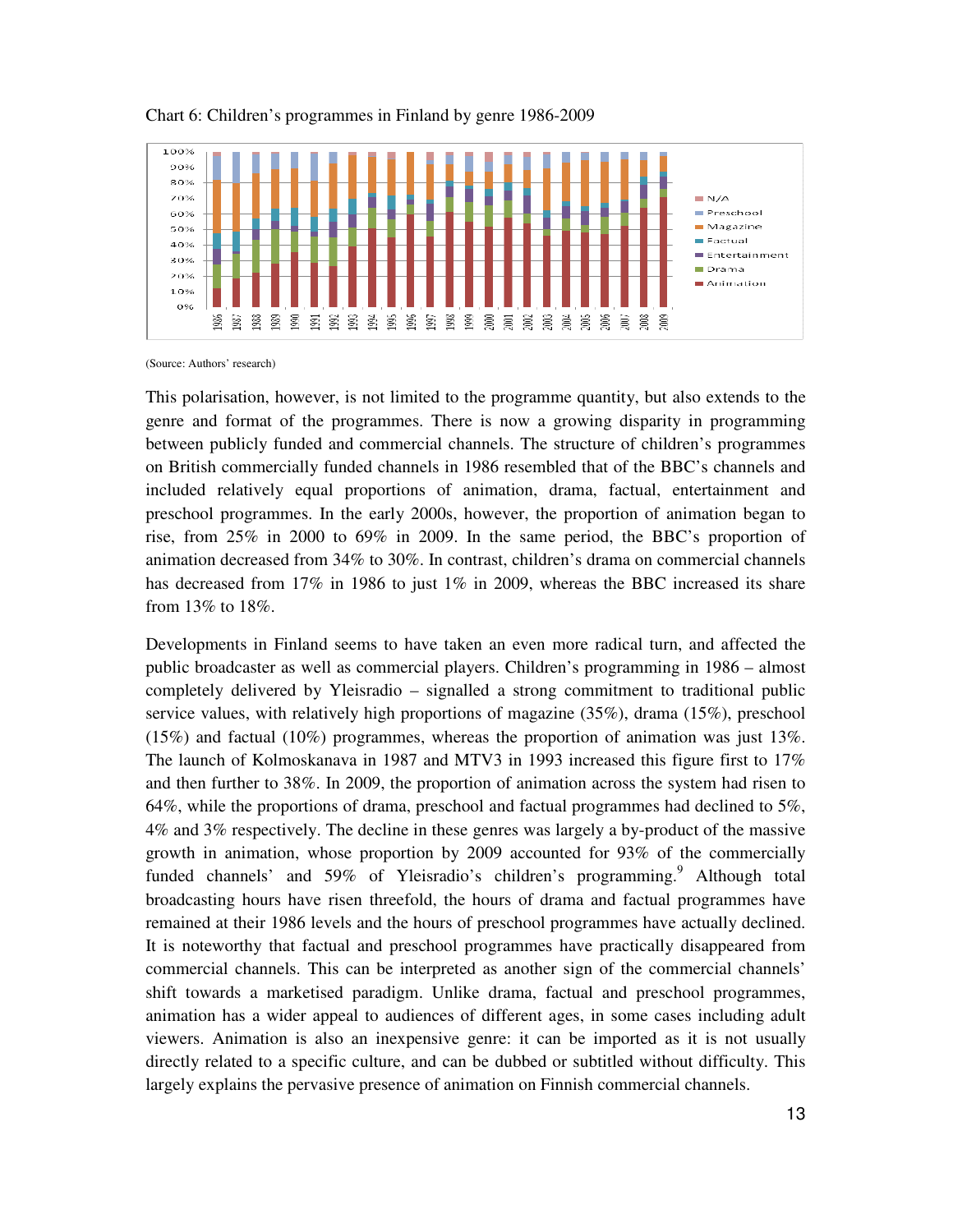As animation constitutes the largest imported subcategory of children's programmes, its proportion correlates with the proportion of non-domestic programmes. Consequently, both countries have also seen an overall rise in imported programmes, although this seems to have affected only children's programmes owing to the nature of religious programmes as national and cultural products. With their programming relying heavily on animation, commercially funded channels have a higher proportion of non-domestic programmes than publicly funded channels. British commercial channels' proportion of non-domestic children's programmes seems to have risen from 16% in 1986 to 41% in 2009, while the BBC's proportion rose from 15% to 19%.

In Finland, commercially funded channels' proportion of non-domestic children's programmes has always been high, as the channels never set up separate children's departments, which have traditionally produced most domestic children's programmes. Averaging 98% in the 1990s, the proportion briefly fell to  $67\%$  in  $2005^{10}$ , but began to rise again towards the end of the decade, topping at 97% in 2009. Yleisradio's proportion has followed this trend too, from 25% in 1986 to 60% in 2009.



Chart 7: Scheduling of children's programmes in the UK 1986-2009

(Source: Authors' research)



Chart 8: Scheduling of children's programmes in Finland 1986-2009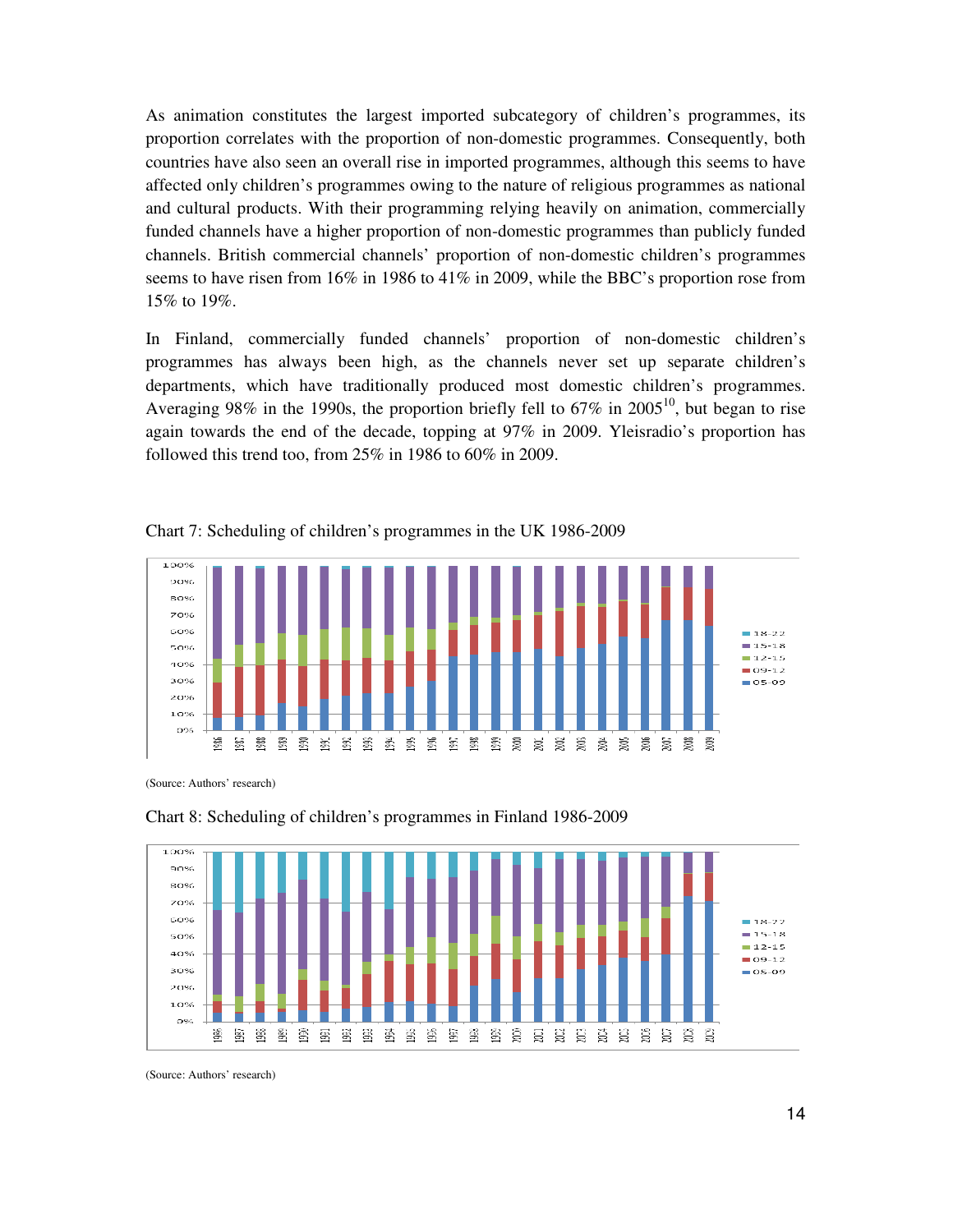The most significant changes, however, relate to the scheduling of minority programmes. The results indicate that both children's and religious programmes are being pushed outside daytime and early fringe slots to more marginal parts of the schedule late at night and early in the morning. This points to growing inequality between minority interest and popular forms of programming in terms of scheduling. While, in 1986, the majority of children's programmes on both commercial and publicly funded channels were broadcast on weekday afternoons ('the children's hour'), in 2009 seven out of eight children's programmes had migrated to the early morning. Consequently, the median time of children's programming has shifted from 16:00 in the UK and 17:30 in Finland in 1986 to 08:15 in the UK and 08:00 in Finland. Again, there is a growing disparity between commercially and publicly funded channels. Commercially funded channels concentrate their children's provision between the hours of 06:00 and 09:00, and some channels have shifted their children's provision exclusively to weekend mornings. In both countries, the children's programmes on daytime and afternoon have been replaced with the more commercially lucrative genres of drama (soaps) and game shows. This parallels the United States, where the Big Three commercial networks<sup>11</sup> abandoned children's programming on weekdays more than a generation ago (Eastman and Ferguson 2009). As all channels now provide children's programming in relatively narrow and overlapping broadcasting slots, variety is limited to the choice between channels and programme options, but not in choice between broadcasting times. Only publicly funded channels have continued their weekday afternoon children's programming.

A similar shift has taken place in the UK in the scheduling of religious programmes, from their traditional Sunday morning and early evening slots towards the early morning and late night (often dubbed 'the graveyard slots'). While the percentage of religious programmes broadcast between the hours of 00:00 and 06:00 averaged just 1% in the UK in the 1980s and early-to-mid 1990s, it began to grow in the early 2000s, and in 2009 accounted for 32% of such programmes. Meanwhile, the Sunday morning slot (between the hours of 06:00 and 12:00) has declined from 46% in 1986 to 21% in 2009. Moreover, fewer religious programmes are scheduled at peak time. While religious programmes were for decades broadcast on the Sunday evening 'God Slot' on both BBC 1 and ITV, the 1990 Broadcasting Act ended the IBA's proactive intervention in ITV's scheduling. The latter cancelled its prime-time strand of religious programmes in 1993. Currently, the BBC is the only broadcaster to schedule regular religious programmes at peak time, although its internal research demonstrates that religious programmes have been affected by irregular and out of peak time scheduling (BBC Governance Unit 2005).

Much less radical changes have taken place in Finland, suggesting that the Finnish religious programme production arrangement itself acts as a regulator in maintaining religious output on Yleisradio's channels. This arrangement consists of a joint co-operational body made up of representatives of Yleisradio and the churches which coordinate devotional programme production. Devotional programmes are produced for Yleisradio by the Communications Centre of the Evangelical Lutheran Church. Nevertheless, there have been changes in the scheduling practices of the religious programmes in Finland too, although they have not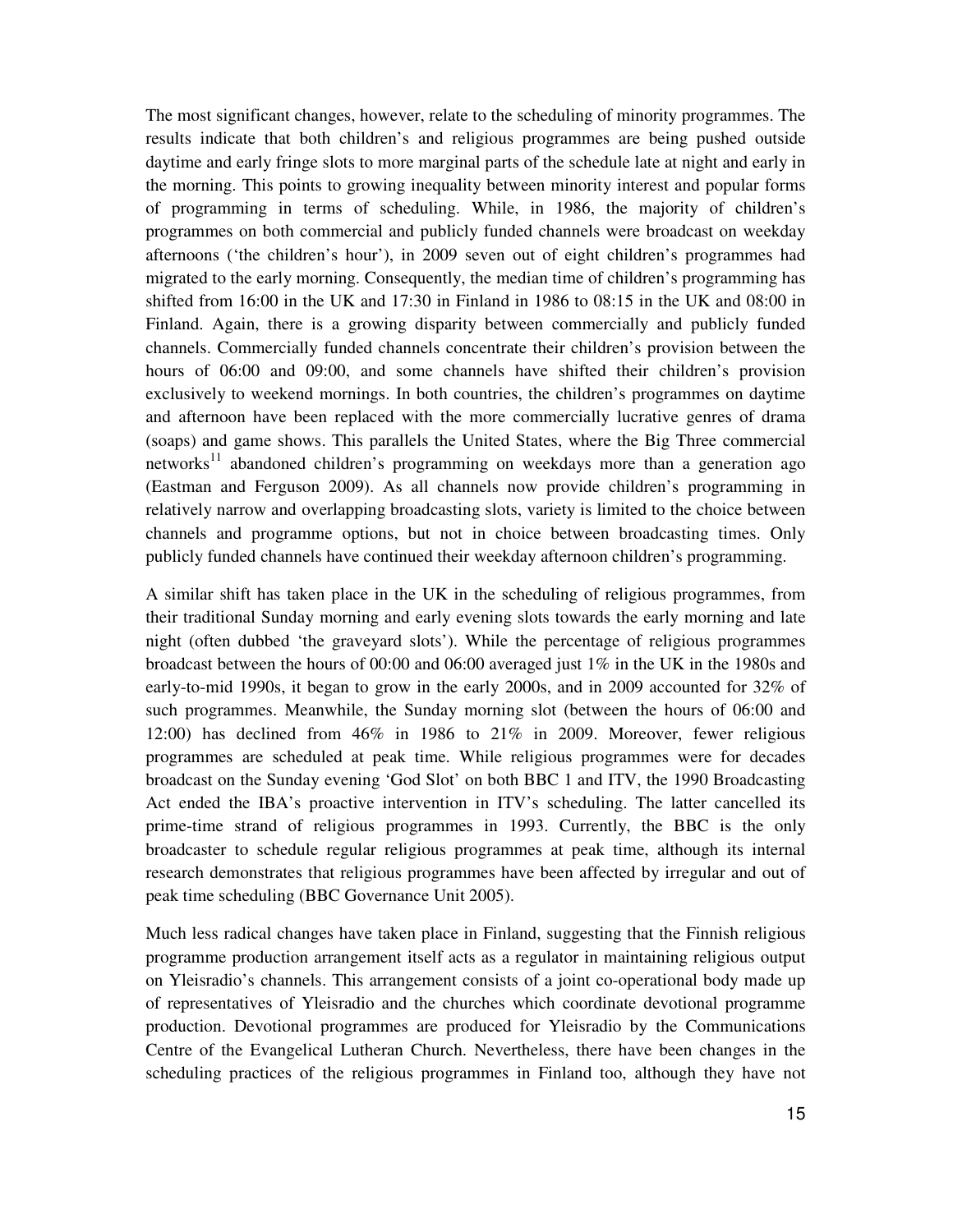resulted in equally straightforward marginalisation. While the primary devotional broadcasts are still scheduled to match the service times of the Evangelical-Lutheran church, the remaining religious programmes lost their regular slots in the early 2000s, and have since been scheduled to fill gaps between other programmes. While Yleisradio even broadcast a religious magazine on Friday peak time as late as in 1999, religious programmes have since been pushed out of peak time hours to irregular slots in the afternoon and late evening, which has affected the viewing figures of these programmes as well.

## COMPARATIVE ANALYSIS OF THE FINNISH AND UK CASES AND IMPLICATIONS FOR PUBLIC SERVICE MEDIA POLICY

Though the empirical findings of the paper are at this stage tentative, the cases of Finland and the UK provide evidence of the impact on minority broadcasting of structural and operational changes arising from the adoption of elements of the neo-liberal marketisation agenda in broadcasting. In both Finland and the UK, there is a strong history of public service broadcasting, though it has been structured and delivered rather differently in each case, thus providing a useful basis on which to explore the effects of broadly similar changes in the sector since the late 1980s. A striking comparative feature is the diff**e**rent historical attitude to commercial broadcasting activity in the two territories. As noted above, the UK was more comfortable with commercialisation, having introduced it, in 1955, as a tightly regulated policy tool to promote quality in the broadcasting system. In Finland, by contrast, commercial broadcasting was viewed as something that needed to be tightly controlled by, and be subordinate to, the public service broadcaster. Commercial broadcasting in Finland thus occupied much more of a marginal - and sceptically viewed - position than in the UK and even was required to contribute directly to the revenue stream of the PSB. Unlike the UK, the Finnish broadcasting system has been subject to much more state influence through direct parliamentary governance of the public service broadcaster. It might thus be reasonable to expect that the effects of neo-liberal marketisation would be less strong here in the face of similar internationally recognisable trends which have impacted on each system. Like elsewhere in Europe, there has been unprecedented growth in network capacity in both cases. This has facilitated a broadening of market-based broadcasting and, in Finland's case, the independence of the commercial broadcaster from the control of the PSB. In both cases, market competition has put pressure on assured long-standing commercial revenue streams enjoyed by the incumbent commercial broadcasters, as well as pressure for behavioural change on the PSBs in question.

Despite these differences, the data in the previous section indicate a number of important similar trends for the provision of children's and religious programming in the UK and Finland. A key feature is the significant changes in the extent and pattern of provision of minority interest programming delivered through terrestrial commercial channels, which has declined very significantly overall. As commercial broadcasters in the UK have traditionally provided a significant part of minority programming, the decline has had serious effects on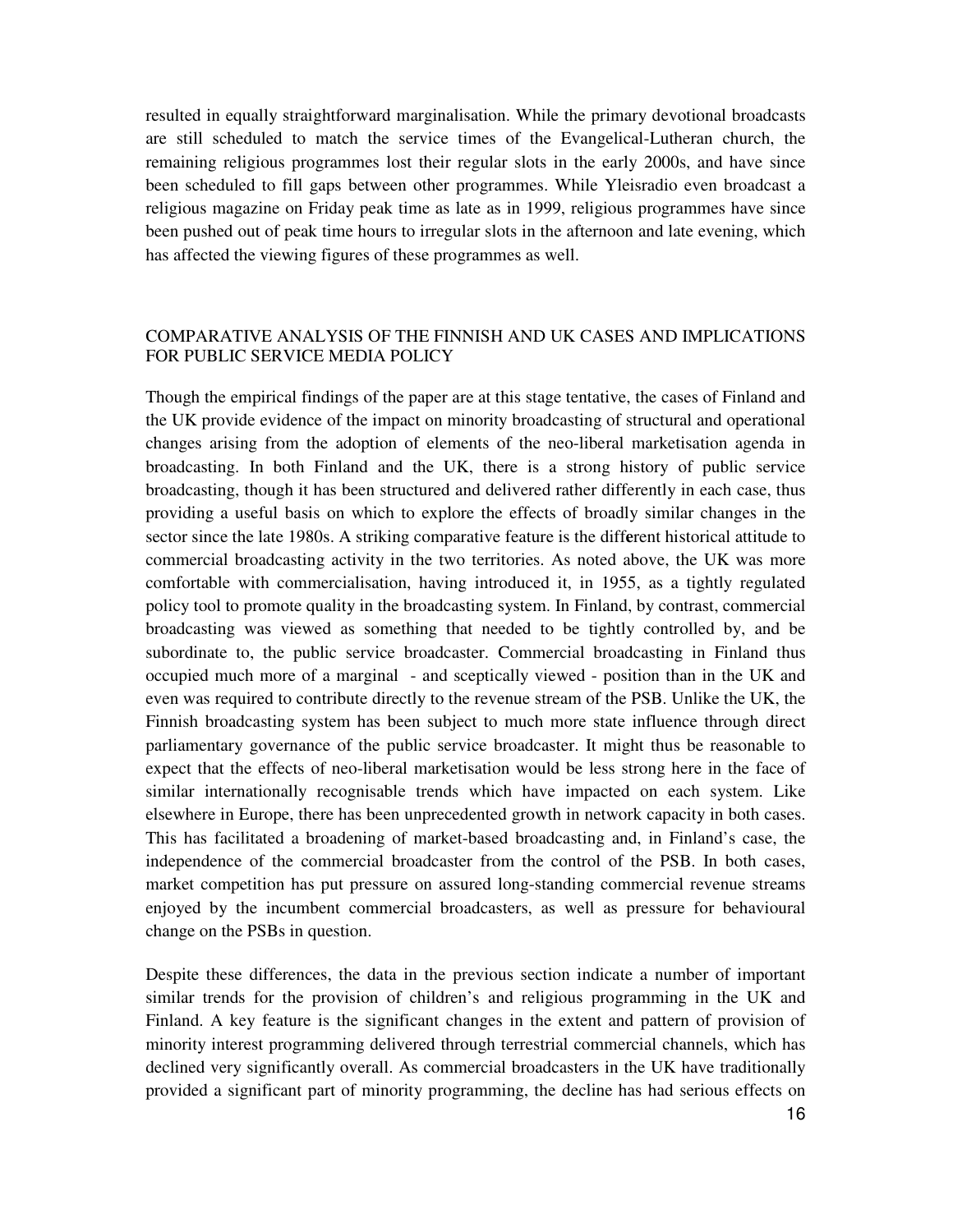the provision and diversity of these programmes. For example, as worship programmes were formerly ITV's domain, its decision to cancel its weekly religious output has left the UK without a regular Sunday worship broadcast. Sub-genre data also give a clear indication of how, in both territories, the pressures of marketisation are stimulating behaviour modification in the direction of cost minimisation. Striking here is the evidence that, in the UK, 69% of children's programmes on the main commercial terrestrial channels is comprised of animation, combined with an equally significant drop in the percentage of 'drama' sub-genre children's programmes. In Finland, too, as much as 93% of the commercially funded channels' children's output under scrutiny was accounted for by animation. Whilst undoubtedly a valuable sub-genre in its own right, a policy question must surely be raised about the proportion of this kind of programming now in commercial schedules; specifically, what kinds of effects are these changes exerting, if any, on the audiences in question? A key issue concerns whether this change is motivated more by the desire to increase profitability or even the absolute imperative of trying to avoid going out of business, than to pursue innovativeness and enhance quality. The data emphasise the importance of having robust targeted media policies to promote minority interest programming if it is to be maintained. In the UK, the 2003 Communications Act's abolition of minority programme quotas - and in the Finnish case liberalisation following the 1993 Channel Reform - clearly have had marked consequences for minority interest programming on the main commercial terrestrial channels.

In contrast to the steep decline in the volume of children's and religious programmes shown on the commercial terrestrial channels investigated, the data highlight the continuing importance of publicly funded channels in provision of minority programming in an era of marketised broadcasting. A striking statistic among the UK data is that nearly all of the religious programming on the main terrestrial TV channels is now provided by the BBC, whilst, in Finland, Yleisradio broadcasts two thirds of children's programmes and all religious programmes. The empirical evidence gathered also supports the argument that public service obligations set in broadcasting policy also act as an effective measure in maintaining reasonable levels of minority programming. For instance, devotional programmes, although their quantity has remained at low levels over the years, have enjoyed a somewhat secured status in Yleisradio's schedules because their provision has been set as one of Yleisradio's statutory duties. Moreover, these duties were amended in 2005 to include the provision of children's programmes. Consequently, Yleisradio's children's programme provision increased by one third between 2007 and 2008.

However, the sub-genre data also clearly show the effects of marketisation even on public service broadcasters, with some interesting policy implications. While the last 10 years have seen an increase in drama and a slight reduction in animation on the main BBC channels, Yleisradio's output of animation has risen dramatically since the mid-1980s from approximately 13% to 59% in 2009. This indicates a significant shift in the public service paradigm from a previously clear Reithian educational ethos towards a more populist and entertainment-oriented approach.<sup>12</sup> From a pragmatic point of view, this is a direct consequence of the paradox affecting Yleisradio in the  $21<sup>st</sup>$  century. It is obliged to broadcast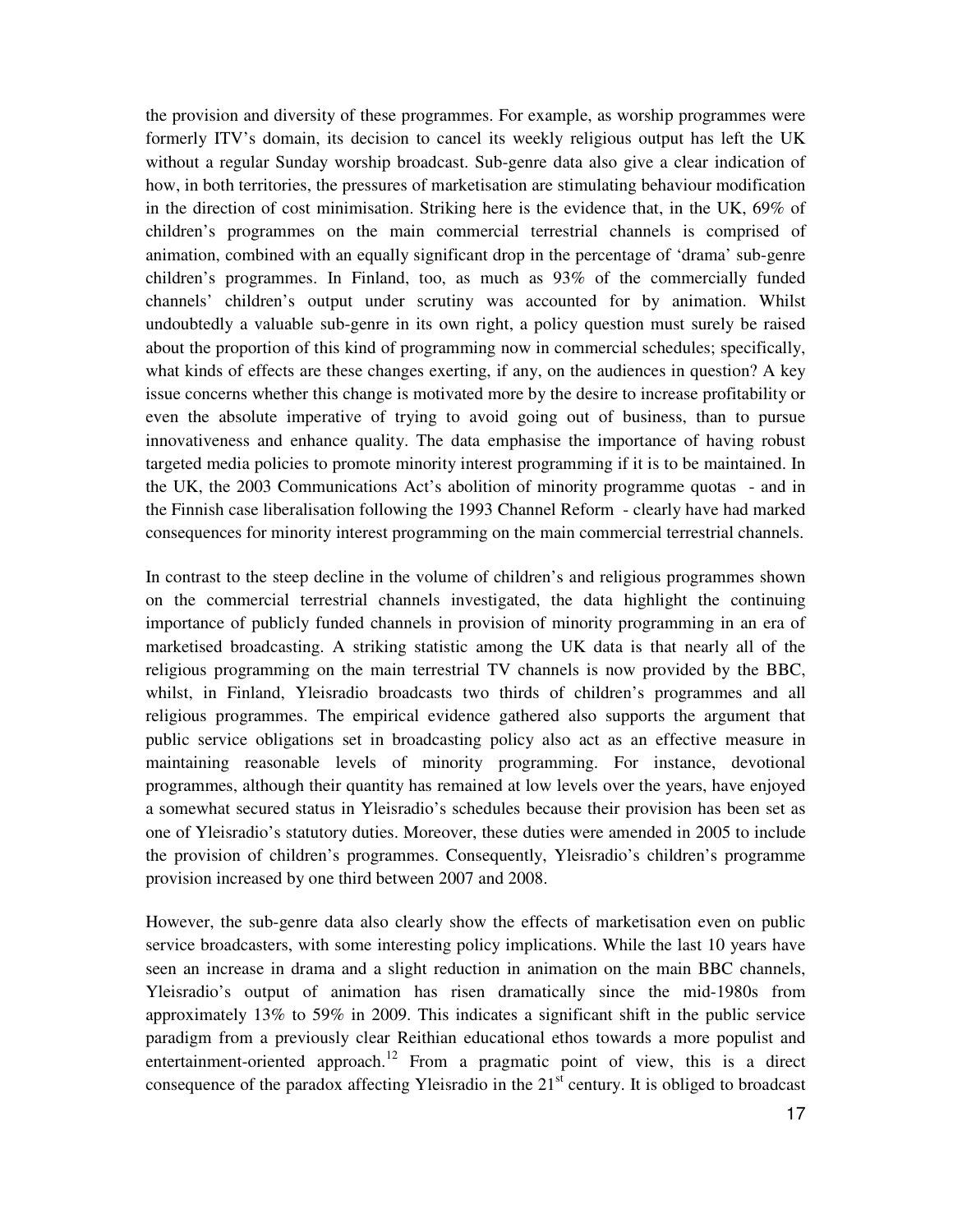more hours of programming for an increasing number of platforms but with ever-decreasing resources. This process forces Yleisradio, like other PSBs, to shift resources from in-house and domestic productions to less expensive acquisitions and imports.

The cases of change in patterns of minority programming in Finland and the UK highlighted in this paper confirm the highly significant effect that the injection of marketisation has had on the scheduling of such programming. While the PSB-dominated paradigm of the 1980s in both locations is demonstrated in the equality in scheduling between minority interest and popular programmes (largely an outcome of pro-active regulatory measures, lack of commercial competition and the prevalence of a public service paradigm in commercial channels' programming policy) there is clear evidence of a shift of minority programming away from the most lucrative parts of the schedule in terms of audience figures and advertising revenue capture. This commercial imperative though unsurprising, has, nonetheless, significant social consequences the detailed treatment of which stretches beyond the confines of this paper. In respect of religious programming, the practices of marginal scheduling especially on commercial channels have resulted in a 'vicious circle', in which unsociable and constantly changing scheduling times lead to declining audience figures, which provide further justification for marginalisation. Analysis of the viewing figures for religious programmes in both countries reveals that erratic and more marginal scheduling practices have affected viewing figures more than secularisation of UK and Finnish societies.<sup>13</sup> These trends in religious programming raise the difficult policy question of promoting religious awareness in a multi-ethnic society in which the often fractious inter-play between politics and religion often comes to the fore.

In regulatory terms, the marginalisation of minority programmes in the UK raises important questions of the effectiveness of the post-2003 regulatory infrastructure. On the one hand, the latter is more able to address the realities of the multi-channel PSB environment by evolving from channel-specific to system-wide PSB assessment. On the other, concerns exist over its capacity to defend the interests of viewers by not taking a more proactive approach in coordinating the scheduling of programmes. Although the Finnish devotional programme production arrangement i.e. the cooperation with Yleisradio and the Evangelical Lutheran Church has allowed the two institutions to combine their specialisms for mutual interest and succeeded in maintaining a ground level of domestic religious programmes on screens, it too does have its disadvantages. Not only does it fail to address the needs of the ever-increasing religious minorities in Finnish society, but it has also allowed the genre to fall into a relative stagnation. Consequently, religious programme provision in Finland consists mainly of a few, long-running devotional strands of programmes. Very little innovation and evolution has taken place within the genre, which has failed to find ways to address new audiences, e.g. children and young people. It can be said without exaggeration that Finnish devotional programmes are an extension of worship on television, rather than a platform for moral and ethical debates aimed at meeting the needs of its contemporary society more precisely.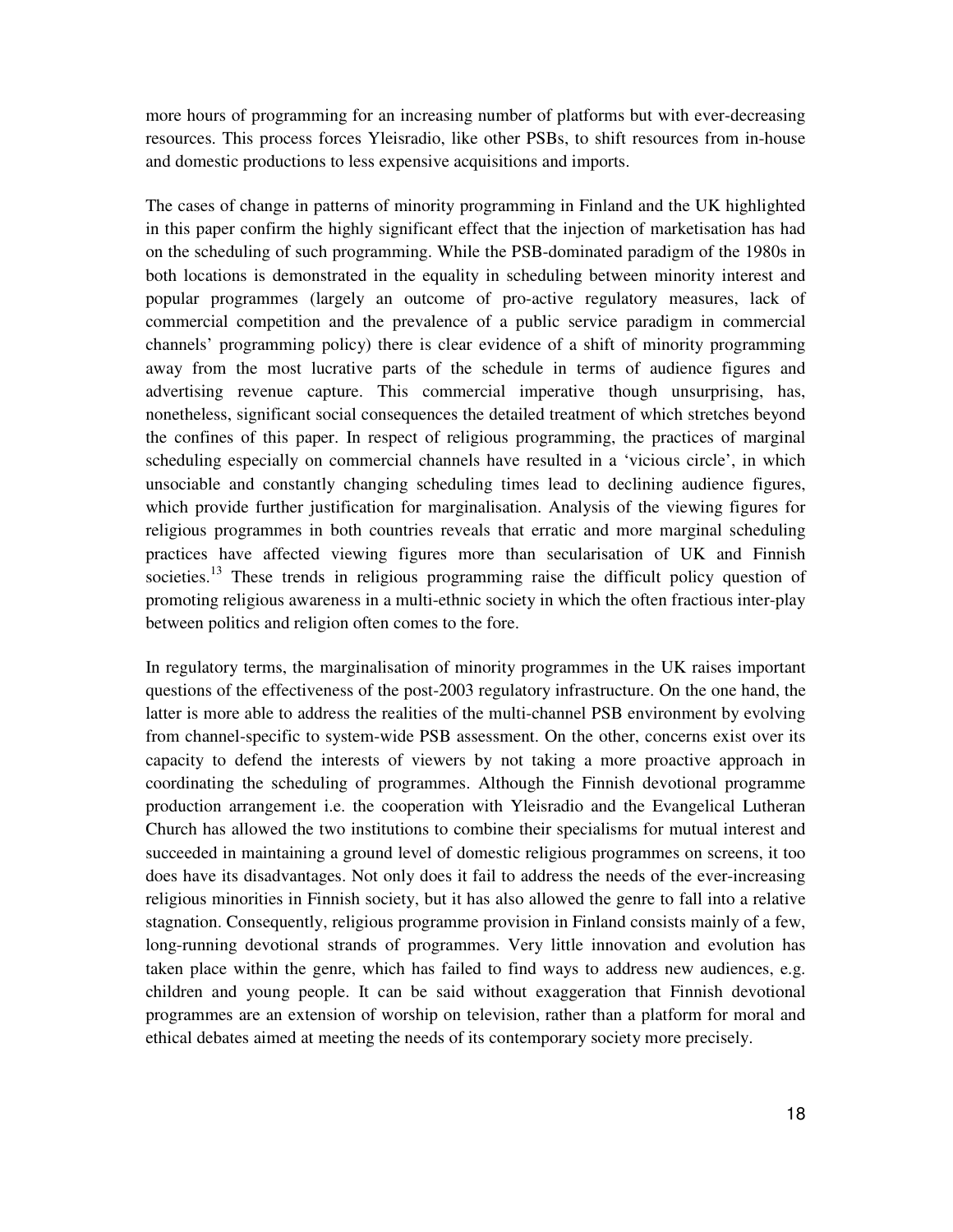In conclusion, the evidence in this paper points towards highly significant change in minority interest programming in the era of neo-liberal marketisation in two very different European Union states, both of which have placed clear value on PSB for many decades. Though further empirical research is needed to analyse issues of minority programming in respect of new digital channels, the findings of this paper point towards the need to develop specific policies for the protection and promotion of minority broadcasting interests in an ever more expansive and complex viewing environment. Specifically, these policies need to focus on maintaining diversity within minority programme genres to avoiding overt homogenisation within a genre. Such a risk is already demonstrated by the ever-rising proportion of animation in both countries, and the 'stagnation' of religious programmes in Finland. Additionally, the provision of PSBs needs to be developed to cover gaps in minority programme provision resulting from commercial broadcasters' declining output. This requires a more proactive approach from PSBs, including closer cooperation with regulatory authorities and research on minority programming across the spectrum. Above all, public service media policies will require proper financial resources, the levying of which creates a policy problem in the current and likely future recessionary public spending environment. The current uncertainty with the future funding of PSB is particularly detrimental to the stability of minority programmes and can distract PSBs from fulfilling their public service obligations. The pursuit of innovative funding solutions, however, is likely to yield a series of longer term social and political benefits that should over-ride any predilections for politically expedient funding cuts with short-term political-economic goals in mind.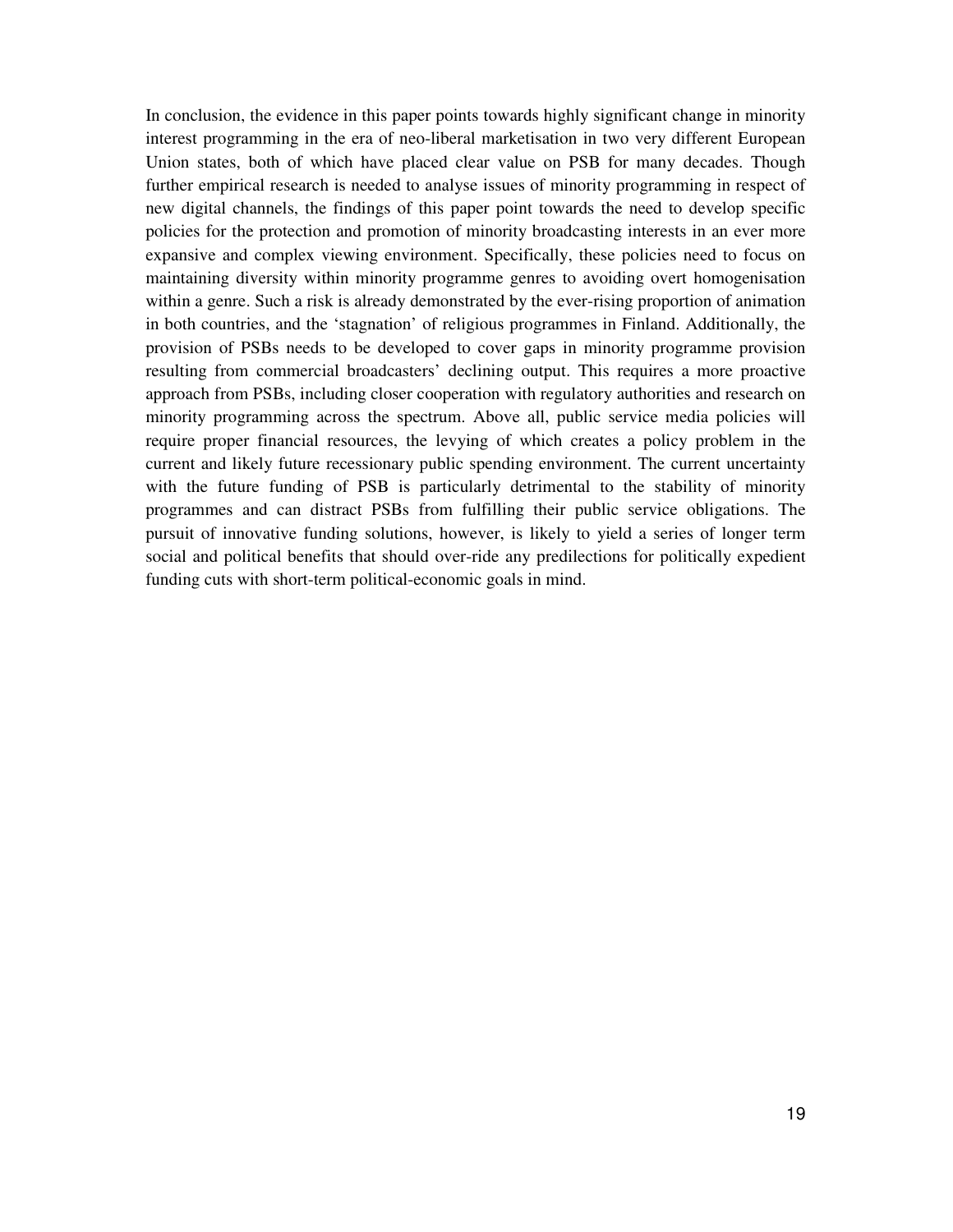## REFERENCES

Aslama, Minna (2006) The Diversity Challenge: Changing Television Markets and Public Service Programming in Finland, 1993-2004. The Donald McGannon Communication Research Center. Available at:

http://fordham.bepress.com/cgi/viewcontent.cgi?article=1009&context=mcgannon\_working\_ papers.

BBC Governance Unit (2005) "Governors' genre review: religious output on BBC One." BBC. Available at:

http://www.bbcgovernorsarchive.co.uk/docs/reviews/religion\_bbcone.pdf.

Cerny, Philip G. (2008), 'Embedding neo-liberalism: the evolution of a hegemonic paradigm', *Journal of International Trade and Diplomacy*, Vol. 2 No.1, pp. 1-46.

Crisell, Andrew (1997) *An introductory history of British broadcasting*. London: Routledge.

Curran, James and Jean Seaton (2004) *Power without responsibility : the press, broadcasting, and new media in Britain* 6th Edition. London: Taylor & Francis e-Library.

Doyle, Gillian and Douglas W. Vick (2005) "The Communications Act 2003: A New Regulatory Framework in the UK." *Convergence: The International Journal of Research into New Media Technologies* 11(3):75-94.

Eastman, Susan Tyler and Douglas A. Ferguson (2009) *Media Programming: Strategies and Practices.* 8th Edition. Boston: Thomson Wadsworth.

Freedman, Des (2003) *Television policies of the Labour Party, 1951-2001*. London: Frank Cass.

Goodwin, Peter (1998) *Television under the Tories : Broadcasting Policy 1979-1997*. London: BFI Publishing.

Hallin, D. C. and P. Mancini (2004) Comparing media systems : three models of media and politics. Cambridge: Cambridge University Press.

Hanski, Pentti (2001) *Pöllön siivin: MTV:n vuodet 1955-1984*. Helsinki: Otava.

Hellman, Heikki (1999) *From Companions to Competitors: The Changing Broadcasting Markets and Television Programming in Finland*. Tampere: University of Tampere.

Hellman, Heikki (2010) "Liberal turn in media policy: the case of Finland's digital television." *International Journal of Digital Television* 1(2).

Humphreys, Peter (1996) *Mass media and media policy in Western Europe*. Manchester: Manchester University Press.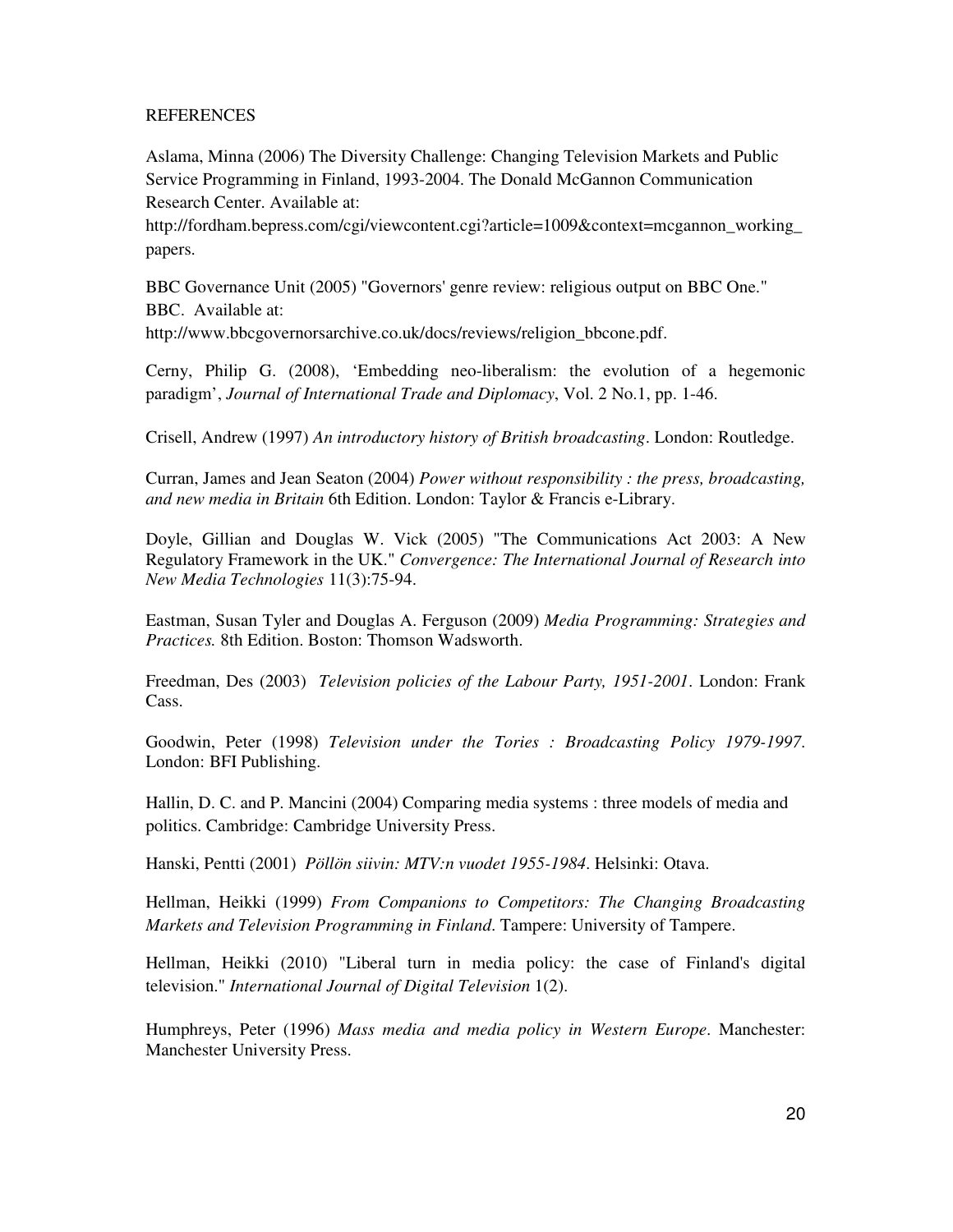Johnson, Catherine and Robert Turnock (2005) "From start-up to consolidation: institutions, regions and regulation over the history of ITV." In *ITV cultures : Independent Television over fifty years,* eds. Catherine Johnson and Robert Turnock. Maidenhead: Open University Press.

Jääsaari, Johanna (2007) *Consistency and change in Finnish broadcasting policy : the implementation of digital television and lessons from the Canadian experience* Åbo: Åbo Akademi

McDonnell, James (1991) *Public service broadcasting: a reader*. London: Routledge.

Negrine, Ralph M (1985) (ed.) *Cable television and the future of broadcasting,* London: Croom Helm.

Ofcom (2008) 'Ofcom's Second Public Service Broadcasting Review - Phase 2: preparing for the digital future'. London: Ofcom.

Scannell, Paddy (1990) "Public Service Broadcasting: the History of a Concept." In *Understanding Television*, eds. Andrew Goodwin and Garry Whannel. London: Routledge.

Smith, Paul (2007) *The Politics of Television Policy: The Introduction of Digital Television in Great Britain,* New York: Edwin Mellen, 2007.

Steemers, Jeanette (ed.) (1998) *Changing Channels: The Prospects for Television in a Digital World*, Luton: University of Luton Press

Sumiala-Seppänen, Johanna (1999) "A Longstanding Experiment. The History of the Finnish Broadcasting Model." Jyväskylä: University of Jyväskylä. Available at http://www.jyu.fi/viesti/verkkotuotanto/broadcasting/.

Tracey, Michael (1998) *The decline and fall of public service broadcasting*. Oxford: Oxford University Press.

Wheeler, Mark (1997) *Politics and the Mass Media*, Oxford: Blackwell.

 $\overline{a}$ 

 $<sup>1</sup>$  We here take marketisation to mean the introduction into broadcasting systems of the normative values,</sup> organisational features and practices of the market.

<sup>&</sup>lt;sup>2</sup> For example, MTV was prohibited from broadcasting certain programme genres, e.g. news and current affairs (until 1981), sports and party political broadcasts; these were considered as privileges of the public broadcaster.

 $3$  From the 1960s to 1993, MTV's output on Yleisradio's channels made up about 20-30% of the total programming time (Hanski 2001; Hellman 1999).

<sup>&</sup>lt;sup>4</sup> MTV3's original broadcasting licence set some rather vague obligations to the channel, e.g. a requirement for providing 'high quality' programmes of factual information and entertainment; a requirement for the inclusion of a 'sufficient' part of programming of domestic origin; and a requirement for providing programming in both Finnish and Swedish languages.